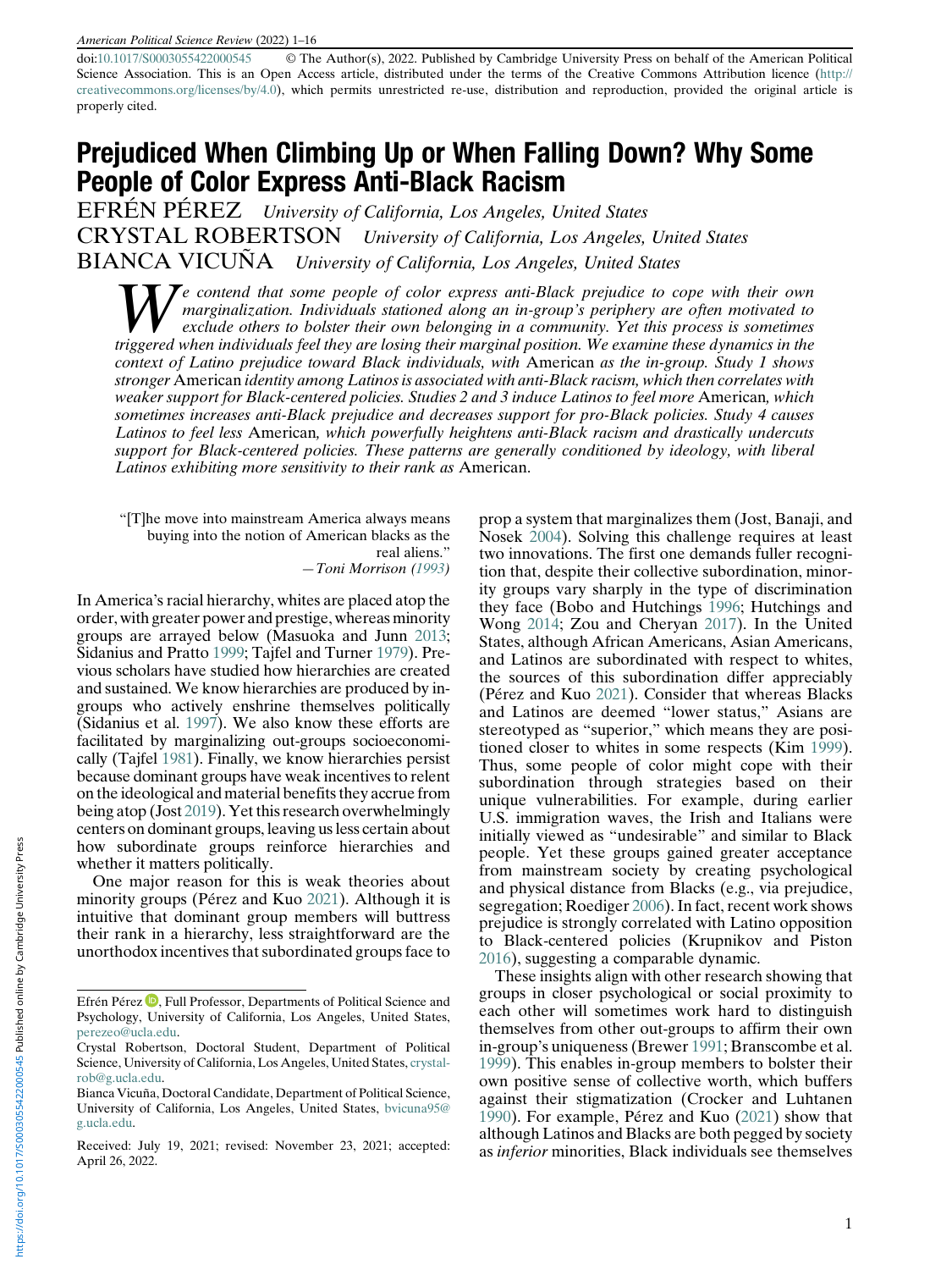as a more American minority (Carter [2019\)](#page-14-8), which can drive them to express exclusionary attitudes toward Latinos as a way to distinguish themselves from this other lower status out-group (Craig and Richeson [2018\)](#page-14-9). This pattern dovetails with classic work on ingroup favoritism (Tajfel [1981\)](#page-15-3), where awareness of an out-group triggers comparisons that enable in-group members to differentiate themselves from "others" in order to place themselves in the most positive light possible.

A second innovation needed to solve this theoretical puzzle is the isolation of psychological incentives that hierarchies provide stigmatized individuals to express prejudice toward other minority groups (Zou and Cheryan [2017](#page-15-5)). Prior work reveals that hierarchies renew themselves by allowing members of subordinated out-groups limited entry to a dominant in-group (Ellemers and Jetten [2013](#page-14-10)). This grants provisional access to new entrants while retaining the in-group's distinctiveness (Brewer [1991](#page-13-1)). It also legitimizes intergroup inequities by "proving" that dominant in-groups are permeable (Jost [2019\)](#page-14-2). A contemporary example of this dynamic involves Americans, a high-status in-group defined by white people, their norms, and their behaviors (Devos and Banaji [2005](#page-14-11)). Although many people of color lay claim to being American (Carter [2019;](#page-14-8) Silber Mohammed [2017](#page-15-7)), they are relegated to the periphery of this in-group because it is alleged that they weakly display the many (white) attributes that define "real" Americans (Zou and Cheryan [2017\)](#page-15-5). This marginal position can cause some people of color to feel insecure about their belonging in the category, American. This aligns with seminal work by Bobo and Hutchings [\(1996](#page-13-0)) on how a sense of racial alienation animates intergroup conflict (Hutchings et al. [2011\)](#page-14-12). When members of a racial minority feel socially rejected, they are more inclined to see other groups including other racial minorities—as threats. When these insecurities become salient, it is plausible that marginal in-group members will be motivated to affirm their tenuous inclusion in a group, which includes the derogation of out-groups (Noel, Wann, and Branscombe [1995](#page-14-13)).

#### THEORY AND HYPOTHESES: PINPOINTING WHY, WHEN, AND WHO

<span id="page-1-0"></span>We develop here our own theory, taking care to explain how our thinking builds on prior work. Published research on interminority relations generally highlights the role of contact between groups, demonstrating its reliable association with reductions (Wilkinson [2015](#page-15-8)) and increases (McClain [1993;](#page-14-14) McClain and Karnig [1990\)](#page-14-15) in interminority tensions. The heightening of interminority conflict is often traced to imbalances in economic opportunities, political power, and social prestige (Bobo and Hutchings [1996](#page-13-0); Carter and Pérez [2016;](#page-14-16) Masuoka and Junn [2013;](#page-14-1) Sidanius and Pratto [1999\)](#page-15-0). Indeed, a major source of interminority tensions is the presence of material competition, real or perceived (McClain et al. [2007\)](#page-14-17). Published work also

highlights the role of in-group identities as another force behind competition versus solidarity between com-munities of color (Benjamin [2017;](#page-13-3) Pérez [2021;](#page-15-2) Wilkinson [2015\)](#page-15-8). Classic work suggests the mere salience of identities triggers in-group favoritism (Tajfel et al. [1971\),](#page-15-9) which highlights why interminority comity falls apart. But as Wilkinson [\(2015\)](#page-15-8) and others suggest (Benjamin [2017;](#page-13-3) Pérez [2021](#page-15-2)), some nonwhite identities are compatible, especially when elites highlight shared attributes and experiences between them.

Our framework synthesizes these insights to chart a new theoretical path, which centers on the position of Latinos and Blacks within America's racial hierarchy and how competition over belonging in a shared group (i.e., American) can undermine comity between them, net of material concerns. We are interested in the situational forces that prompt some Latinos to express hostility toward Black individuals, and we think one of these forces is the marginal inclusion of people of color as Americans. Membership in this category is contentious for Latinos and Black people. Whereas Blacks view themselves as a more American minority than Latinos (Carter [2019](#page-14-8); Zou and Cheryan [2017](#page-15-5)), Latinos see themselves as having a tenuous claim on this category, as evidenced by systemic discourse framing Latinos as "perpetual foreigners," even though most Latinos are US-born (Lacayo [2017](#page-14-18)). Thus, it is plausible that insecurity about being American will prompt some Latinos to derogate Black people (e.g., Noel, Wann, and Branscombe [1995](#page-14-13)).

The psychology behind this effect is one where excluding others reinforces one's inclusion in a higher-status group, such as Americans—especially if one is a marginal American, as Latinos are considered to be (Lacayo [2017](#page-14-18); Zou and Cheryan [2017\)](#page-15-5). As Pickett and Brewer [\(2005](#page-15-10)) teach us, the boundaries between an in-group and out-groups are crucial to marginal ingroup members (Pickett, Bonner, and Coleman [2002;](#page-15-11) Pickett and Brewer [2001](#page-15-12)). Their position as less prototypical members of an in-group threatens them with being confused with an out-group, which weakens their sense of belonging in a more desirable in-group. To bolster their inclusion in this in-group, marginals are motivated to clarify intergroup boundaries (Ellemers and Jetten [2013\)](#page-14-10). Clearer boundaries enable marginals to preserve their peripheral position while distancing themselves from an out-group. This implies that Latinos might express prejudice toward Black people to maintain their loose inclusion as Americans while also differentiating themselves from Black individuals.<sup>[1](#page-1-0)</sup>

Our first hypothesis (H1), then, is that affirming Latinos' fledgling status as American catalyzes them to denigrate Black individuals, which enables Latinos

 $1$  In the 2012 and 2016 ANES, we find that the strongest correlates of American identity are conservative ideology, higher income, preference for using English, and stronger levels of Latino identity (see SM.4). This last finding is consistent with other published work on the positive (but moderate) association between ethnic and national identity among Latinos (see Pérez, Deichert, and Engelhardt [2019\)](#page-15-13).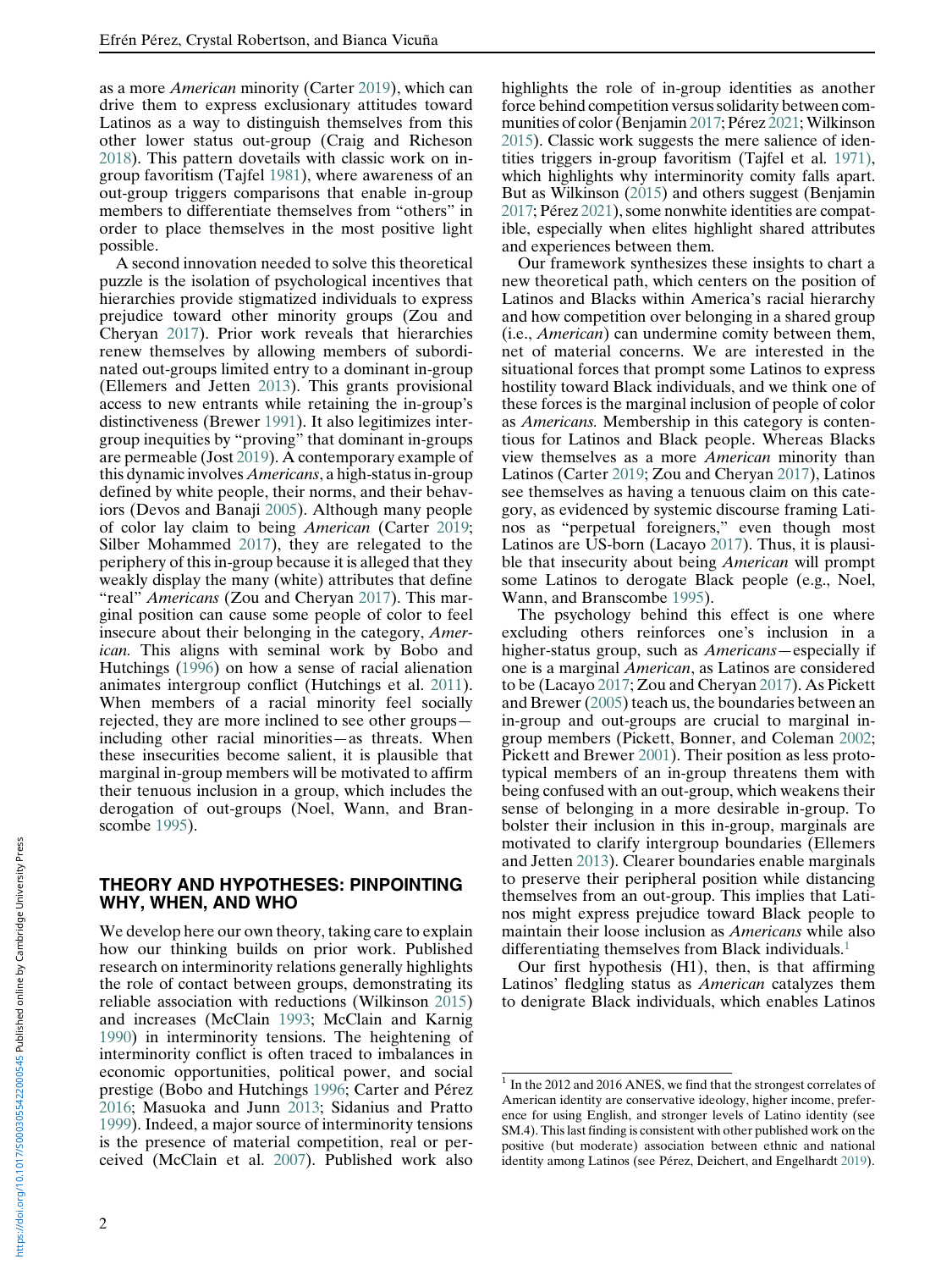to reinforce their position as marginal Americans (Jetten et al. [2003;](#page-14-16) Noel, Wann, and Branscombe [1995\)](#page-14-13). People of color recognize their station in America's racial order (Zou and Cheryan [2017](#page-15-5)), which motivates them to make gains in their relatively lower rank, even if that means spurning interminority unity (Kim [2003;](#page-14-19) Pérez and Kuo [2021](#page-15-4)). This aligns with system justification research (Jost, Banaji, and Nosek [2004\)](#page-14-3), which shows that instead of dealing with the uncertainty that comes with transforming a racial order, marginalized groups find it more reassuring to rationalize the mental discomfort caused by their oppression. Thus, when Latinos' position as Americans is affirmed, they will express anti-Black racism to fortify this rank, with downstream reductions in support for pro-Black policies.

An alternative hypothesis (H2) is that Latino prejudice toward Black people is triggered by a downgraded position within the American category. This places (H2) in direct competition with (H1), which should clarify whether an *upgraded* versus *down*graded position as marginal Americans more strongly catalyzes Latino's anti-Black prejudice. As Soroka ([2014](#page-15-14)) and others (Kahneman and Tversky [1979](#page-14-9)) remind us, losses are more psychologically painful than gains, which means some Latinos might express greater prejudice when their marginal status as Americans is called out. This aligns with work on racial alienation (Bobo and Hutchings [1996](#page-13-0); Hutchings et al. [2011\)](#page-14-12), which finds that people of color perceive other nonwhites as threats when they feel estranged from society. For example, theorists of segmented assimilation observe that Latinos are, on average, a lower-class population (Portes and Zhou [1993\)](#page-15-15), which means they face dim prospects for socioeconomic mobility (Telles and Ortiz [2008\)](#page-15-16). According to some analysts (Portes and Rumbaut [2001a](#page-15-17); [2001b](#page-15-18)), this places Latinos at risk of remaining in an underclass along with African Americans and other similarly disadvantaged groups. Thus, Latinos might reassert their marginal American status by voicing more prejudice, with greater opposition for pro-Black initiatives (H2). This meshes with work on how shared categories (American) can unify groups (e.g., whites, Latinos), but desensitize them to inequities between them (e.g., Blacks, Latinos; Banfield and Dovidio [2013;](#page-13-4) Dovidio, Gaertner, and Saguy [2015\)](#page-14-20).

<span id="page-2-1"></span><span id="page-2-0"></span>Our final hypotheses (H3 and H4) consider which Latinos are more likely to react to gains and losses in their marginal position as Americans by expressing anti-Black racism. We reason that liberal ideology plays an underappreciated role here. We see ideology as one useful gauge on the political heterogeneity of Latinos: America's largest minority (Garcia [2012](#page-14-21)). Unlike partisan identity, where nontrivial shares of Latinos report being unaffiliated with a party (Hajnal and Lee [2012\)](#page-14-22), ideology captures a fuller range of political heterogeneity. This ideology is symbolic in nature (Ellis and Stimson [2009\)](#page-14-23), reflecting the various racial groups and movements associated with contemporary U.S. notions of liberals and conservatives, especially the intertwining of liberals with racial minorities and minority-centered movements (Alamillo [2019\)](#page-13-5).<sup>[2](#page-2-0)</sup>

Although Latinos' ideological orientation generally drifts in a liberal direction, meaningful variance exists around this central tendency (García [2012\)](#page-14-21), with an estimated 20% to 30% viewing themselves as conservative. Although Cuban-origin Latinos are known to self-identify as conservatives at higher levels than other Latinos (Garcia [2012](#page-14-21)), newer work shows that net of national-origin differences, conservative Latinos expressly deny that racism exists and support rightwing candidates (Alamillo [2019](#page-13-5); Hickel et al. [2020\)](#page-14-24). This implies that Latino liberals represent their ethnic group's prototype, with Latino conservatives reflecting deviations from this average (Ellemers and Jetten [2013;](#page-14-10) Schmitt and Branscombe [2001\)](#page-15-19). This feature is critical because, under some conditions, liberal Latinos are more apt to identify with African Americans as people of color (Pérez [2021](#page-15-2)), suggesting an inclination to sometimes identify with Black peers.<sup>[3](#page-2-1)</sup>

In contrast, conservative Latinos are predisposed to think negatively of Black individuals and other people of color and to psychologically view themselves as distinct from them. Conservative Latinos are highly supportive of politics and candidates that are overtly hostile to African Americans and other minority groups (Hickel et al. [2020\)](#page-14-24). They are also inclined to deny the presence of racism and racist institutions (Alamillo [2019\)](#page-13-5). And, they are more likely to prioritize their American identity over their ethnic one (Hickel et al. [2020](#page-14-24)). This implies that conservative Latinos might feel more secure in their position as Americans because they already construe their world in ways that maintain psychological distance from Black people.

This discussion yields two competing hypotheses: (H3) predicts that conservative Latinos are more responsive to questions about their position as Americans because they are predisposed to express anti-Black racism and resistance to racial diversity (Alamillo [2019;](#page-13-5) Hickel et al. [2020](#page-14-24)). Yet this disposition against race-related issues also means that shifts in Latinos' rank as *Americans* might have difficulty increasing racism further among Latino conservatives, who already view themselves as distinct from Black individuals and other racial minorities. Thus, (H4) suggests it might be liberal Latinos who are more sensitive to their rank as American. Because liberal

<sup>&</sup>lt;sup>2</sup> Some research underlines the mixed performance of ideology among African Americans and some people of color (Jefferson [2021\)](#page-14-8), finding it performs as a coherent belief system only among those scoring high on measures of political sophistication. However, as Converse ([1964\)](#page-14-25) and others (Kinder [2006](#page-14-26)) have observed, one realm where ideology clearly structure mass thinking on a wide scale is the domain of race and racial politics, which is our focus here.

<sup>&</sup>lt;sup>3</sup> Our own analyses of the 2012 and 2016 ANES suggests that the strongest correlates of liberal ideology are racial resentment, American identity, and Latino identity, with resentment and American identity decreasing liberal ideology and Latino identity increasing it. Further, we find that education and nativity levels display null associations. Although these patterns could be a specific feature of this sample, they nonetheless underline the worthiness of our focus on ideology and modeling strategy.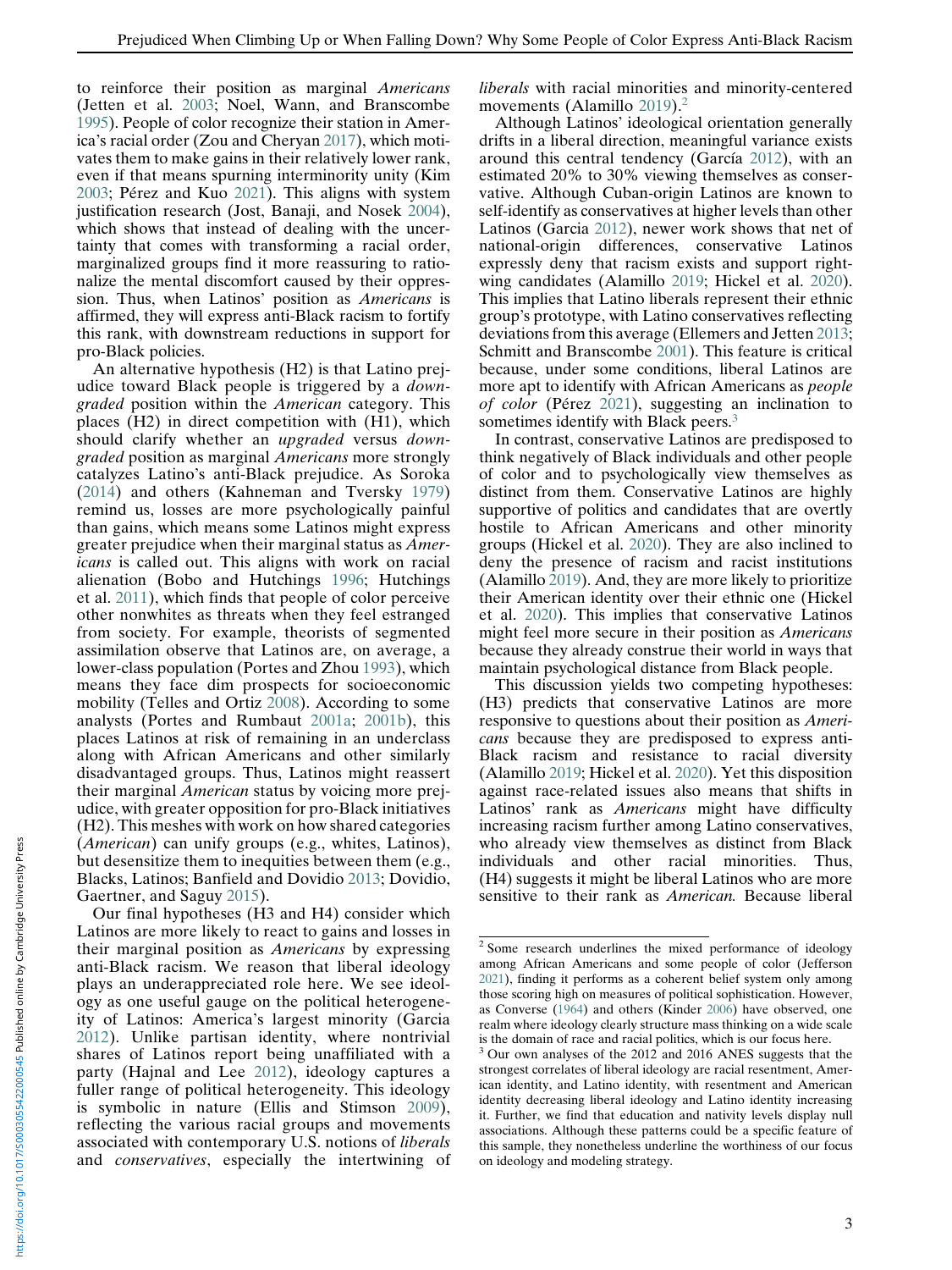Latinos are psychologically closer to Black individuals, they should be more motivated to differentiate themselves from Black peers under situational pressures (Brewer [1991](#page-13-1)), such as reminders of their marginal rank as American. If true, this will align liberal Latinos with their conservative counterparts in terms of expressing greater racism toward Black people, with downstream reductions in support for pro-Black policies.

We report four studies that collectively test these hypotheses[.4](#page-3-0) Study 1 uses American National Election Studies data to show that Latino adults who see themselves as more American express greater prejudice against Black people, which is then reliably associated with weaker support for affirmative action and federal aid to Black individuals. Studies 2 and 3 directly manipulate Latinos' sense of being American. When Latinos feel they are being incorporated as Americans, they sometimes express slightly more racism toward Black people, which is associated with reduced support for pro-Black policies. Study 4 (preregistered) shows this process is substantially intensified if the initial spark is Latinos' sense of status loss as Americans, which powerfully catalyzes anti-Black racism and vastly undercuts support for pro-Black policies. All these patterns are independent of economic factors and are generally stronger among Latino liberals than Latino conservatives. We discuss our results' implications for further theory building and knowledge accumulation in the realm of U.S. interminority politics.

#### STUDY 1: FEELING MORE AMERICAN REDUCES LATINO SUPPORT FOR PRO-BLACK POLICIES

Our theoretical argument distills into a mediation process, which allows us to test a proposed mechanism behind an effect. A mediation framework allows us to illuminate how Latinos' sense of position as American leads them to oppose policies that target Black individuals. In a mediation analysis, a treatment variable (i.e., position as American) produces changes in an outcome (i.e., opposition to pro-Black policies) through an intervening variable or mediator (i.e., racial prejudice).

Per our theorizing, our most basic expectation is that Latinos' marginal position as Americans influences their expressions of prejudice toward Black people, which has downstream consequences for their support of pro-Black policies (H1 and H2). We yield initial support for this proposed mechanism by studying Latino adults who participated in the 2012 ( $n = 1,009$ ) American National Election Studies (ANES), which fielded measures of American identity, racial resentment, and several policy proposals focused on Black communities. These data enable us to operationalize all variables stipulated by our mediation process, which we explain below.

## Study 1 (2012 ANES): Measures

In our framework, our treatment variable is one's sense of position as Americans (Devos and Banaji [2005;](#page-14-11) Theiss-Morse [2009\)](#page-15-20). We conceptualize this positionality as driving expressions of prejudice, consistent with prior work on in-group processes and individual attitudes and behavior (Ellemers and Jetten [2013\)](#page-14-10). Although the ANES does not contain a measure of one's sense of position within the category, American, it does contain an item capturing the centrality of being American to oneself (cf. Leach et al. [2008\)](#page-14-27), which we treat as a proxy here.To this end, we use a single item asking respondents "How important is being American to your identity?" answered on a scale from 1 *extremely important* to 5 *not at* all important. We recode the responses so that higher values reflect greater identity importance.

We construe prejudice toward Black people as a mediator of Latinos' political views about African Americans, which we measure with an extensively validated scale of racial resentment (Kinder and Sears [1981;](#page-14-28) Tarman and Sears [2005](#page-15-21)). This index consists of four statements about African Americans, answered on scales from 1 *agree strongly* to 5 *disagree strongly*, including "Irish, Italians, Jewish, and many other minorities overcame prejudice and worked their way up. Blacks should do the same without any special favors." See Section 1 in the Supplementary Materials (SM.1) for item wordings. We code replies so that higher values reflect more prejudice.

Finally, our outcomes are support for (1) affirmative action toward African Americans, (2) fair treatment of Black people in jobs, and (3) federal aid to Black individuals. We tap opinions about affirmative action with an item on a scale from 1 strongly favor to 5 strongly oppose, one of which asked, "Do you favor, oppose, or neither favor nor oppose allowing universities to increase the number of [B]lack students studying at their schools by considering race along with other factors when choosing students?" We tap opinions about fair treatment of Black individuals in the workplace with the item "Should the government in Washington see to it that [B]lack people get fair treatment in jobs or is this not the federal government's business?" answered on a scale from 1 government should see to fair treatment of Blacks to 5 fair treatment is not the government's business. Finally, we gauge support for *federal aid* to Black people with the item "Where would you place yourself on this scale, or haven't you thought much about this?" with replies arrayed from 1 government should help Blacks to 7 Blacks should help themselves. We code all outcomes so that higher values reflect more support.

Our analyses control for several covariates, including ideology, nativity, and ethnic identity. We report these complete results in SM.2. To better ensure our proposed mechanism is independent of Latinos' economic concerns (cf. McClain and Karnig [1990](#page-14-15); Wilkinson [2015\)](#page-15-8), we also control for financial worry, income, and education. The essential paths to finding evidence here are (1) the relationship between American identity and racial resentment and (2) between racial resentment and our suite of outcomes (cf. Hayes

nttps://doi.org/10.1017/S0003055422000545 Published online by Cambridge University Press https://doi.org/10.1017/S0003055422000545 Published online by Cambridge University Press

<span id="page-3-0"></span><sup>4</sup> Data and code to replicate our results can be found at [https://](https://doi.org/10.7910/DVN/GMFAUC) [doi.org/10.7910/DVN/GMFAUC](https://doi.org/10.7910/DVN/GMFAUC), in the American Political Science Review Dataverse (Pérez, Robertson, and Vicuña [2022](#page-14-0)).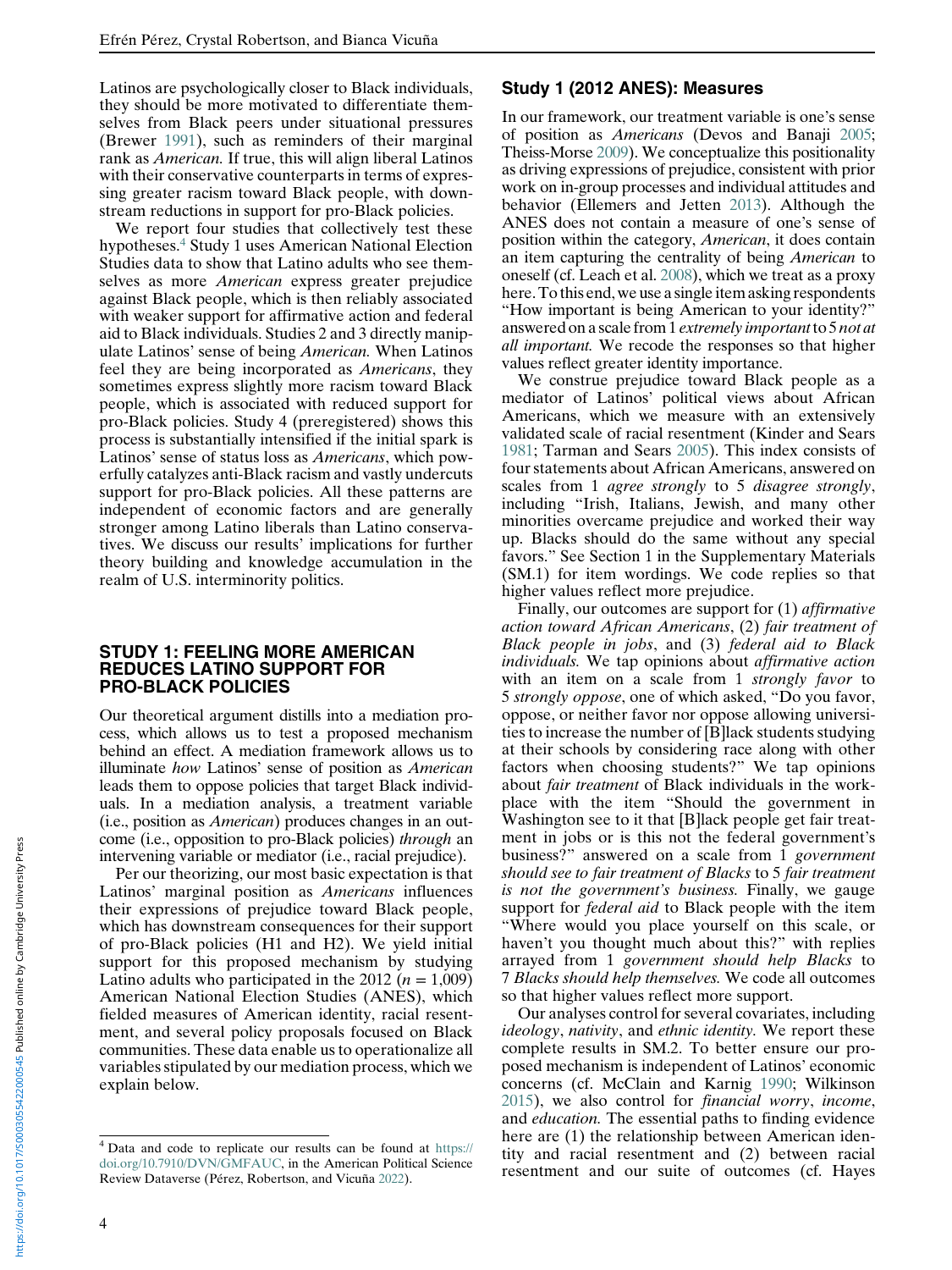[2021;](#page-14-29) Zhao, Lynch, and Chen [2010\)](#page-15-22). To facilitate our results' interpretation, we focus on our primary variables and report other covariates in SM.2. All variables are rescaled to a 0–1 range, thus reflecting percentagepoint shifts in a construct. Finally, we note that this survey occurred during 2012, which lets us observe a connection between American identity and racial resentment among Latinos before the nationalist and racially hostile administration of former president, Donald Trump (Lajevardi and Abrajano [2019](#page-14-30); Mason, Wronski, and Kane [2021](#page-14-31)).<sup>[5](#page-4-0)</sup>

# Study 1's Results

Does one's position as American motivate Latinos to express anti-Black racism in a politically consequential way? [Table 1](#page-5-0) suggests that it does. The coefficients there indicate that a unit shift in American identity reliably boosts Latino prejudice toward Black people  $(.182, p < .001,$  two-tailed), an effect representing an increase of nearly 20% of the range of our racial resentment scale. This implies that Latinos who construe themselves as more American express stronger racial resentment toward Black people.

This prejudice appears to be politically influential, as heightened resentment levels are reliably associated with weaker Latino support for affirmative action toward Black individuals  $(-.407, p < .001,$  two-tailed), federal guarantee of Black people's fair treatment in jobs ( $-730$ ,  $p < .001$ , two-tailed), and federal aid to African Americans (-.563,  $p < .001$ , two-tailed). These decreases in support are substantial, for they range from about 40% to nearly 75% of the range of our outcomes. Further analyses suggest this association between racial resentment and American identity in this sample is unmoderated by liberal ideology in a substantive or statistical sense (-.002,  $p < .947$ ), with complete results reported in SM.3. [Figure 1](#page-6-0) depicts the mediation process indicated by these results.

# Summary and Implications: Study 1

Drawing on the 2012 ANES Latino oversample, we find correlational evidence supporting our claim that a sense of position as *American* is associated with greater prejudice among Latinos, which then significantly undercuts their support for Black-centered policies. As we show in SM.2, this basic pattern also emerges in the 2016 ANES, which yielded a substantially smaller sample of Latinos.

Still, we failed to detect any evidence that Latinos' ideological orientation moderates the link between one's position as American and prejudice toward Black people. This might simply be due to weak control over Latinos' position as Americans, as we employed a proxy

rather than a direct measure of this variable. Moreover, although we find that sense of position as American influences expressions of racial resentment among Latinos, we cannot rule out that the obverse is true namely, that expressions of prejudice bolster one's sense of positionality as *American*. We address these limitations by manipulating Latinos'sense that they are fledgling Americans. This allows fuller control over the ordering of positionality as American in our framework while providing a new opportunity to observe the fuller chain reaction we anticipate.

#### STUDIES 2 AND 3: DOES FLEDGLING STATUS AS AMERICAN INCREASE LIBERAL LATINOS' RACISM?

Here we analyze two experiments, conducted on the online platform Prolific, which manipulated Latinos' sense of positionality as *Americans* (IRB #20-20224). Study 2 (2020) sampled  $N = 248$  Mexican Latinos in the US, and Study 3 (2020) sampled  $N = 330$  Latinos of all national origins. Both opt-in samples were yielded nonprobabilistically, yet they still display rich heterogeneity in terms of basic demographics, such as age and gender (see SM.5). In both studies, Latino adults from Prolific's panel were invited to participate in our eightminute survey in exchange for \$1.60 (a rate recommended by Prolific). After consenting to participate, individuals were randomly assigned to a control group with no information or a condition manipulating Latinos' position as Americans. This treatment was a mock news article titled "New Census Data Reveal Latinos are Becoming an Important Part of U.S. Society." As detailed in SM.5, this news brief highlights Latinos making gains in education, politics, and private industry, which suggest "Latinos are becoming fuller members of U.S. society." Posttreatment, participants answered items gauging racial resentment. Participants then completed the same outcomes as in Study 1, plus items gauging support for #BlackLivesMatter and harsher penalties for hate crimes against Blacks. We combine these into a reliable index (Study 2,  $\alpha = .800$ , Study 3,  $\alpha = 0.817$ ) where higher values indicate more support for pro-Black policies. All variables are rescaled to a 0–1 range. All participants were debriefed and given the opportunity to recall their data without penalty if they so wished.

# Studies 2 and 3: Results

[Table 2](#page-7-0) details the results from Study 2, which sampled Mexican Latinos. There we see some evidence aligning with our theoretic reasoning. First, notice that in absence of any information (control group), liberal ideology is negatively and reliably associated with Latino levels of racial resentment, suggesting that, at baseline, these types of individuals express lower levels of racism toward African Americans. This situation appears to change in light of our treatment, which highlights Latinos' improving status as Americans. Among conservative Latinos, our treatment produces a small and insignificant decrease in their racial

<span id="page-4-0"></span> $<sup>5</sup>$  It is also important to recognize that nationalism is a narrower and</sup> more chauvinistic form of national attachment that is empirically distinct from American identity, which we focus on (Huddy and Khatib [2007](#page-14-32)). Although a nationalist identity is interesting in its own right, American identity is conceptually broader and more accommodating of racial/ethnic groups (Zou and Cheryan [2017\)](#page-15-5), consistent with our general argument.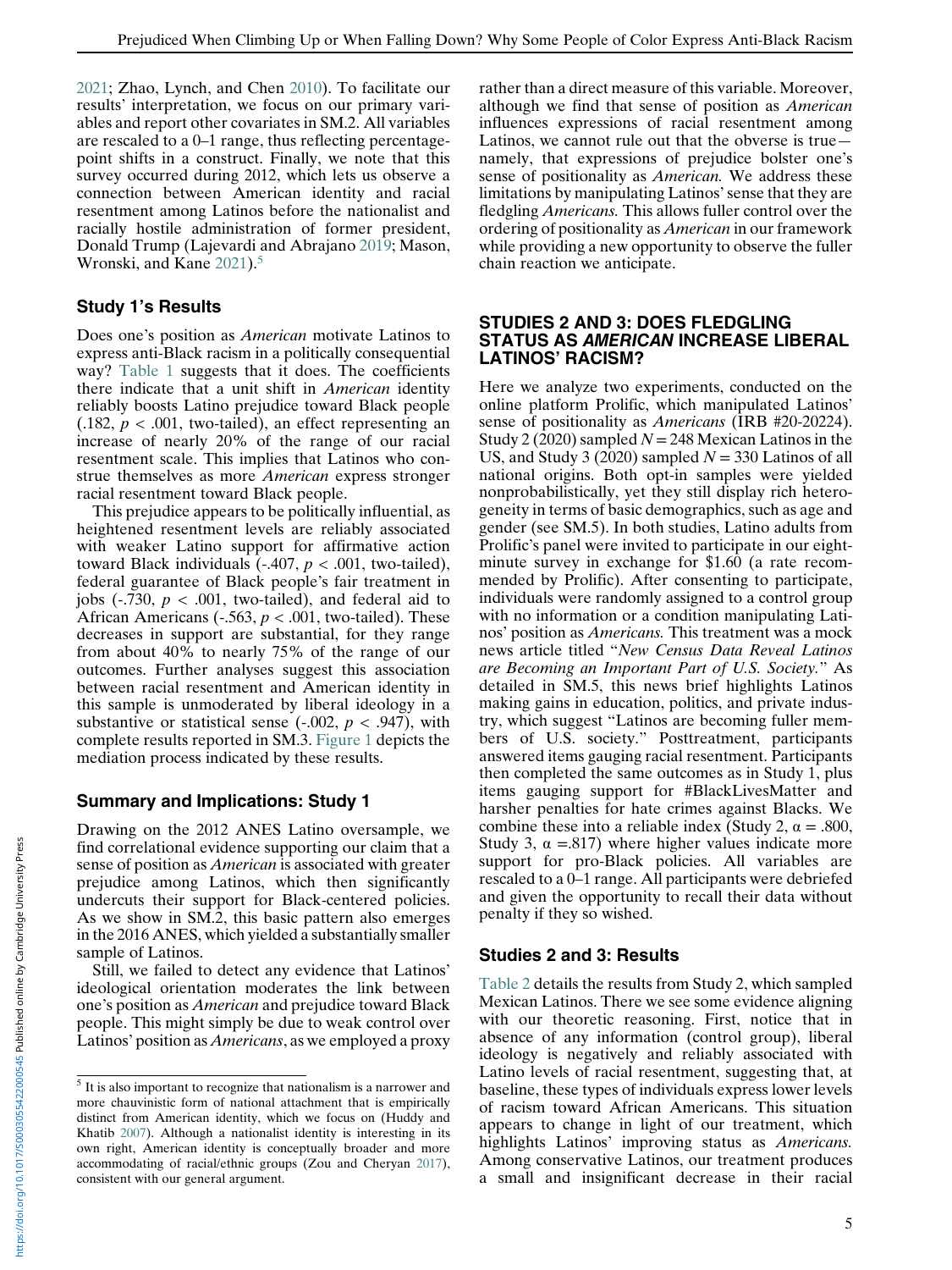<span id="page-5-0"></span>

|                   | Effect on<br>mediator<br>Racial<br>resentment | Effect on outcomes            |                                   |                                         |
|-------------------|-----------------------------------------------|-------------------------------|-----------------------------------|-----------------------------------------|
|                   |                                               | Support affirmative<br>action | Support Blacks' fair<br>treatment | Support federal aid to<br><b>Blacks</b> |
| American identity | .182**<br>(.032)                              |                               |                                   |                                         |
| Racial resentment |                                               | $-.407**$<br>(.044)           | $-.730**$<br>(.074)               | $-.563**$<br>(.049)                     |
| Ν                 | 717                                           | 711                           | 651                               | 609                                     |

TABLE 1. Racial Resentment Mediates the Effect of American ID on Latino Support for Black-Centered Policies (2012 ANES)

Note: Entries are ordinary least squares (OLS) coefficients with standard errors in parentheses. All variables range continuously from 0 to 1. Additional covariates are not shown. Complete results reported in Table SM.2 in the Supplementary Materials. \*\*p < .05 or better, \*p < .10 or better, two-tailed.

resentment levels  $(-.051, p < .597,$  two-tailed). However, among liberal Latinos, the interaction between our treatment and their ideological orientation suggests it is liberal Latinos who are *slightly* more reactive to this sense of location relative to their conservative counterparts (.017,  $p < .535$ , two-tailed). Although this positive effect is tiny (about a 2-percentage-point increase) and statistically unreliable, its direction implies that liberal Latinos express a relatively higher level of prejudice than their conservative counterparts  $(-.051 + .017) = -$ .034, ns). In turn, this slight nudge toward greater racial resentment steers all Latinos away from supporting pro-Black policies, a pattern that is statistically and substantively meaningful  $(-.573, p < .001,$  two-tailed), reflecting a decrease of 57 percentage points.

[Table 3](#page-7-1) details the results from Study 3, our second experiment (all Latinos). Again, we find that at baseline, liberal ideology is negatively associated with levels of racial resentment among Latinos. In light of our treatment, however, we observe evidence that is directionally consistent with our reasoning and statistically reliable. In particular, exposure to information that Latinos' position as American is improving leads liberal Latinos to express reliably more racial resentment  $(0.217, p < 0.001,$  two-tailed) than their conservative counterparts (-.149,  $p < .017$ , two-tailed), which yields a reliable increase in prejudice among liberal Latinos  $(-.149 + .217 = .068, \overline{SE} = .025, p < .006,$  two-tailed). In turn, this significant boost in prejudice significantly undercuts Latino support for pro-Black policies by about 57 percentage points  $(-.570, p < .001,$  two-tailed).

<span id="page-5-1"></span>The evidence in this pair of experiments roughly fits with the claim that Latinos' racism toward Black individuals is sensitive to their position as marginal Americans—which then reduces support for pro-Black initiatives. To bolster our confidence in this inference, we conducted a mini meta-analysis (Goh [2016\)](#page-14-33), which lets us assess whether, holding constant each study's unique features (e.g., sample composition and size), sharper statistical evidence emerges by pooling across both experiments.

[Table 4](#page-7-2) contains the relevant results, with entries scaled as  $d$  values, which underscore effect size  $(d)$ values around .20, .50, or .80 and greater are deemed small, medium, and large, respectively). There we see a strong and reliable negative association  $(d = -1.010)$ between liberal ideology and racial resentment among Latinos at baseline. We also see that with gains in statistical power via this meta-analysis, Latino liberals express reliably more racial resentment ( $d = 0.188$ ,  $p <$ .042, two-tailed). That is, Latinos who are induced to feel more American increase their expression of prejudice toward Black individuals: a measurable effect that is statistically significant at the 5% level. This higher level of racism is then significantly associated with reductions in Latino support for pro-Black initiatives  $(d = -1.355, p < .001,$  two-tailed). Based on this mini meta-analysis, we provisionally conclude that a sense of improved position as *Americans* leads liberal Latinos to express greater prejudice, which is then associated with reductions in their support for pro-Black policies.<sup>[6](#page-5-1)</sup>

#### Studies 2 and 3: Summary and Implications

Across two experiments, we find mixed support for the claim that, in light of an improved position as American, Latino liberals express greater prejudice toward Black people, which then undermines Latino support for Black-centered policies. Indeed, it is only in our metaanalysis that we find clearer support for this contention. Nonetheless, a major lesson from our analysis is the moderating role of ideology. In essence, our treatment here [\(Table 4](#page-7-2)) appears to bring liberal Latinos (.188) in line with conservative Latinos (-.174) in terms of their racial resentment levels. This "equalizing" pattern then results in racial resentment steering all Latinos in our

<sup>&</sup>lt;sup>6</sup> We think it is unlikely that participant inattentiveness or online bots produced these weak effects. Study 2 included two attention checks, and Study 3 included a manipulation check. Our results remain substantively unchanged if we include participants who failed these screens.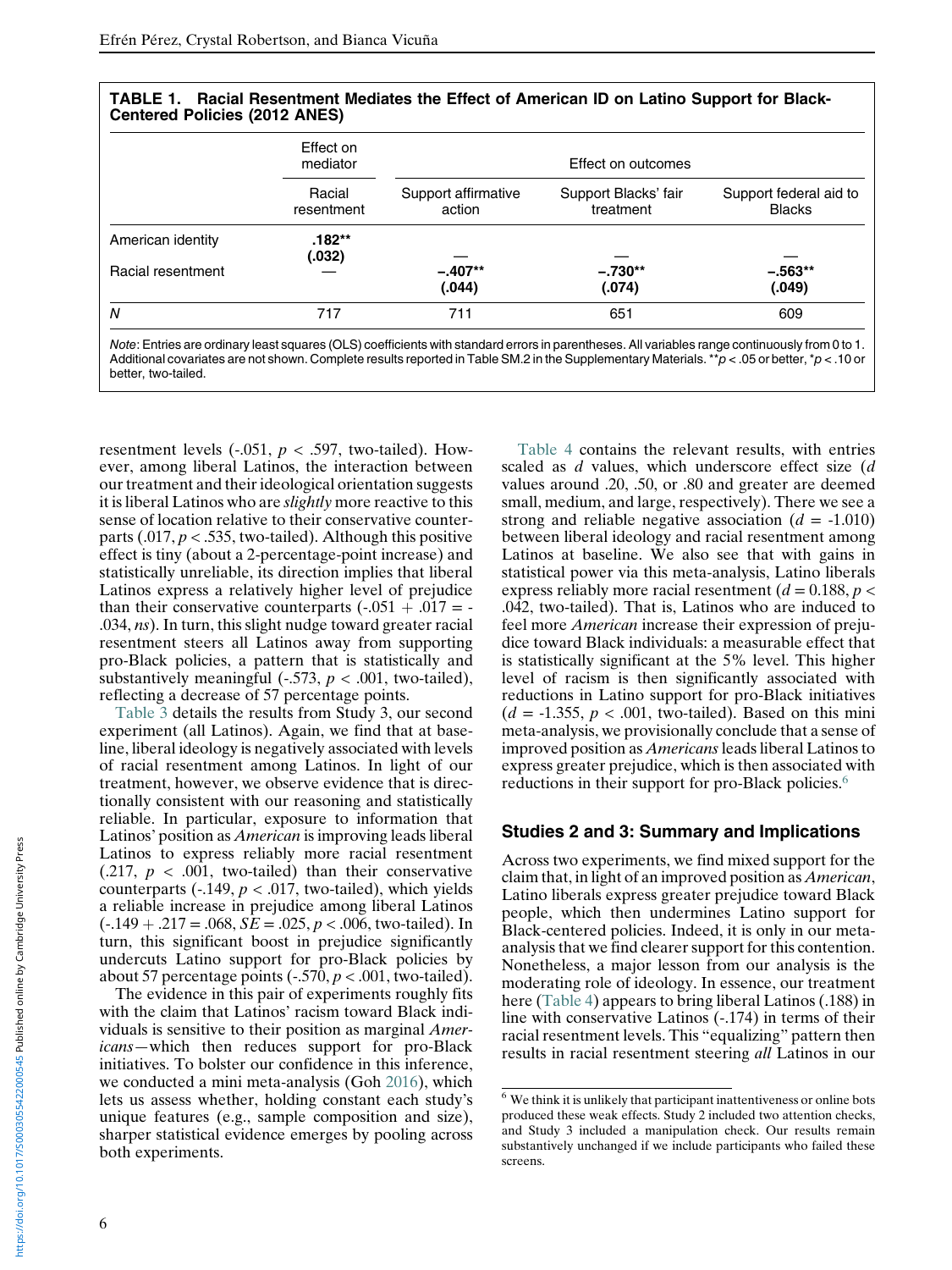<span id="page-6-0"></span>

from the models reported in [Table 1.](#page-5-0)

samples (regardless of ideology) to express more opposition to Black-centered policies. Building on these insights, our next study probes whether a decline in one's status as American more acutely triggers our anticipated chain reaction among Latinos.

#### STUDY 4: DOES A DOWNGRADED STATUS AS AMERICAN DRIVE LATINOS TO EXPRESS RACISM?

Building on our accumulated findings from Studies 1–3, Study 4 (2021) examines the triggers of Latino racism toward African Americans by focusing on a downgrading of Latinos' status as peripheral Americans (IRB #20-20224-AM-00001). The theoretic assumption we make here is that losses—in this case, slippage in Latinos' tenuous status as Americans—are more distressing than gains. Thus, to recover from this downgraded position, Latinos will express greater racism toward Black people, with liberal Latinos being particularly sensitive to this unsettled state, given their closer political proximity to Black people. We also consider whether it is simply a status downshift that spurs this reaction or whether a direct comparison to Black people, the relevant out-group here, is required for this chain reaction to be triggered among Latinos (cf. Tajfel [1981;](#page-15-3) Tajfel and Turner [1979](#page-15-1)). The use of a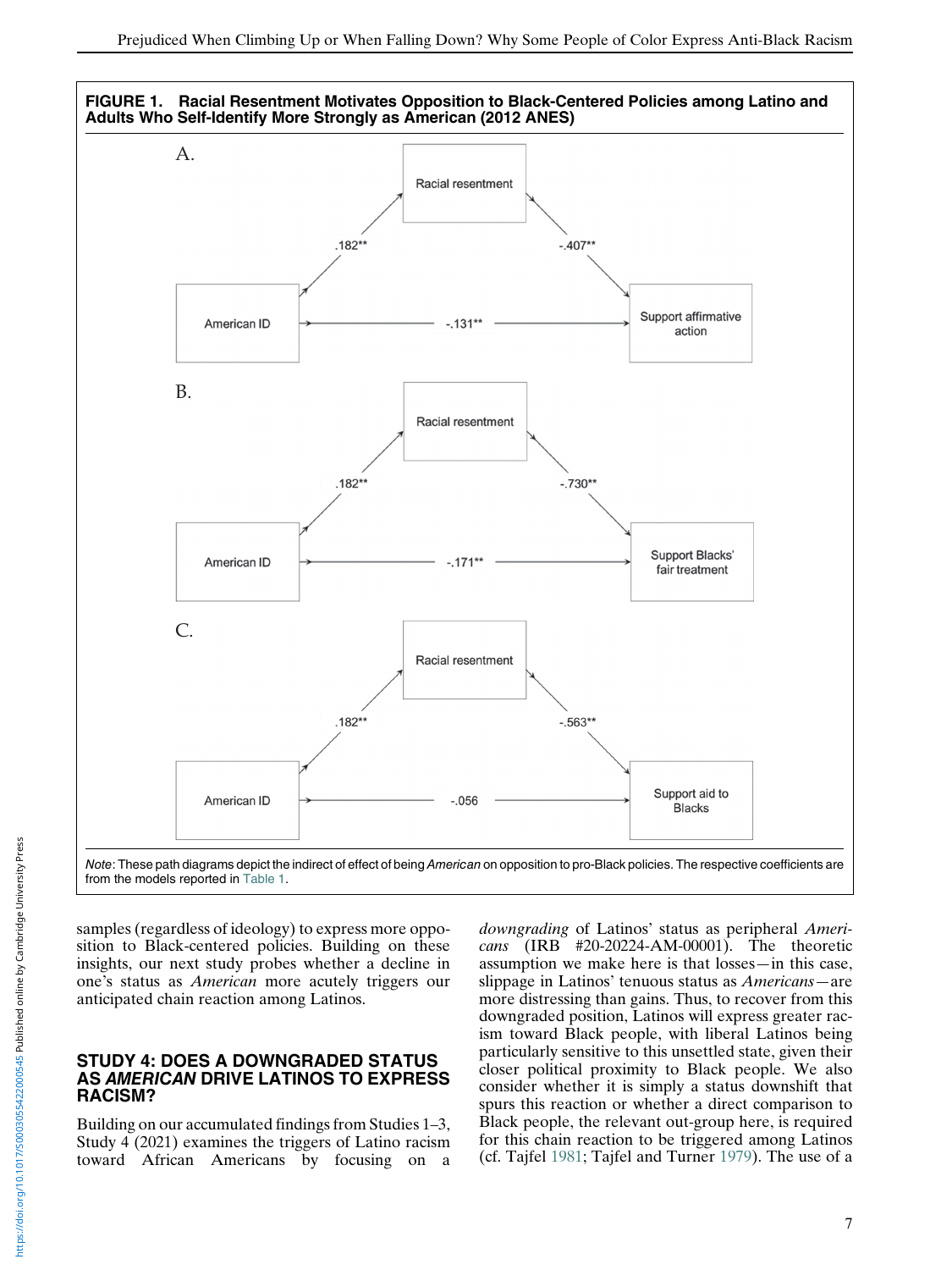<span id="page-7-0"></span>

| Effect on mediator |                            | Effect on outcomes  |                      |
|--------------------|----------------------------|---------------------|----------------------|
| Racial resentment  | Support pro-Black policies |                     |                      |
| $-.051$            |                            | .047                |                      |
| $-.039*$           |                            | .003                |                      |
| (.020)<br>.017     |                            | (.007)<br>$-.011$   |                      |
| (.027)             |                            | (.013)<br>$-.573**$ |                      |
|                    |                            | (.039)              |                      |
|                    | (.100)                     |                     | (.050)<br>248<br>247 |

TABLE 2. Racial Resentment Mediates the Effect of "Becoming More American" on Latino Support

Note: Prolific sample. Entries are OLS coefficients with standard errors in parentheses. All variables range from 0 to 1. \*\*p < .05 or better,  $p$  < .10 or better, two-tailed.

#### <span id="page-7-1"></span>TABLE 3. Racial Resentment Mediates the Effect of "Becoming More American" on Latino Support for Black-Centered Policies (Study 3, 2020)

|                                 | Effect on mediator  |                            | Effect on outcomes            |  |
|---------------------------------|---------------------|----------------------------|-------------------------------|--|
|                                 | Racial resentment   | Support pro-Black policies |                               |  |
| Becoming American               | $-.149**$           |                            | .032                          |  |
| Liberal                         | (.062)<br>$-.756**$ |                            | (.043)<br>$.202***$           |  |
| Becoming American $\times$ Lib. | (.056)<br>$.217**$  |                            | (.051)<br>$-.022$             |  |
| Racial resentment               | (.075)              |                            | (.056)<br>$-.570**$<br>(.038) |  |
| N                               | 330                 |                            | 329                           |  |

Note: Prolific sample. Entries are OLS coefficients with standard errors in parentheses. All variables range from 0 to 1. \*\*p < .05 or better,  $p$  < .10 or better, two-tailed.

### <span id="page-7-2"></span>TABLE 4. Mini Meta-Analyses of Studies 3 and 4: Racial Resentment Mediates the Effect of "Becoming More American" on Support for Black-Centered Policies

|                                    | Effects on mediator:<br>racial resentment |           | Effects on political opinions:<br>support for racial policies |
|------------------------------------|-------------------------------------------|-----------|---------------------------------------------------------------|
| Becoming American (treatment)      | $-.174*$                                  | $-.180*$  | $-.080$                                                       |
|                                    | (.092)                                    | (.092)    | (.092)                                                        |
| Liberal (moderator)                | $-1.010**$                                | $-.820**$ | $-.281***$                                                    |
|                                    | (.107)                                    | (.101)    | (.093)                                                        |
| Becoming American $\times$ Liberal | $.188**$                                  | .129      | .020                                                          |
|                                    | (.092)                                    | (.092)    | (.092)                                                        |
| Racial resentment                  |                                           |           | $-1.355**$                                                    |
|                                    |                                           |           | (.102)                                                        |
| N                                  | 474                                       | 472       | 472                                                           |

Note: Entries are d values generated from raw OLS coefficients. Values (d) around .20, .50, and .80 are considered small, medium, and large, respectively. \*\* $p < .05$  or better, \* $p < .10$  or better, two-tailed.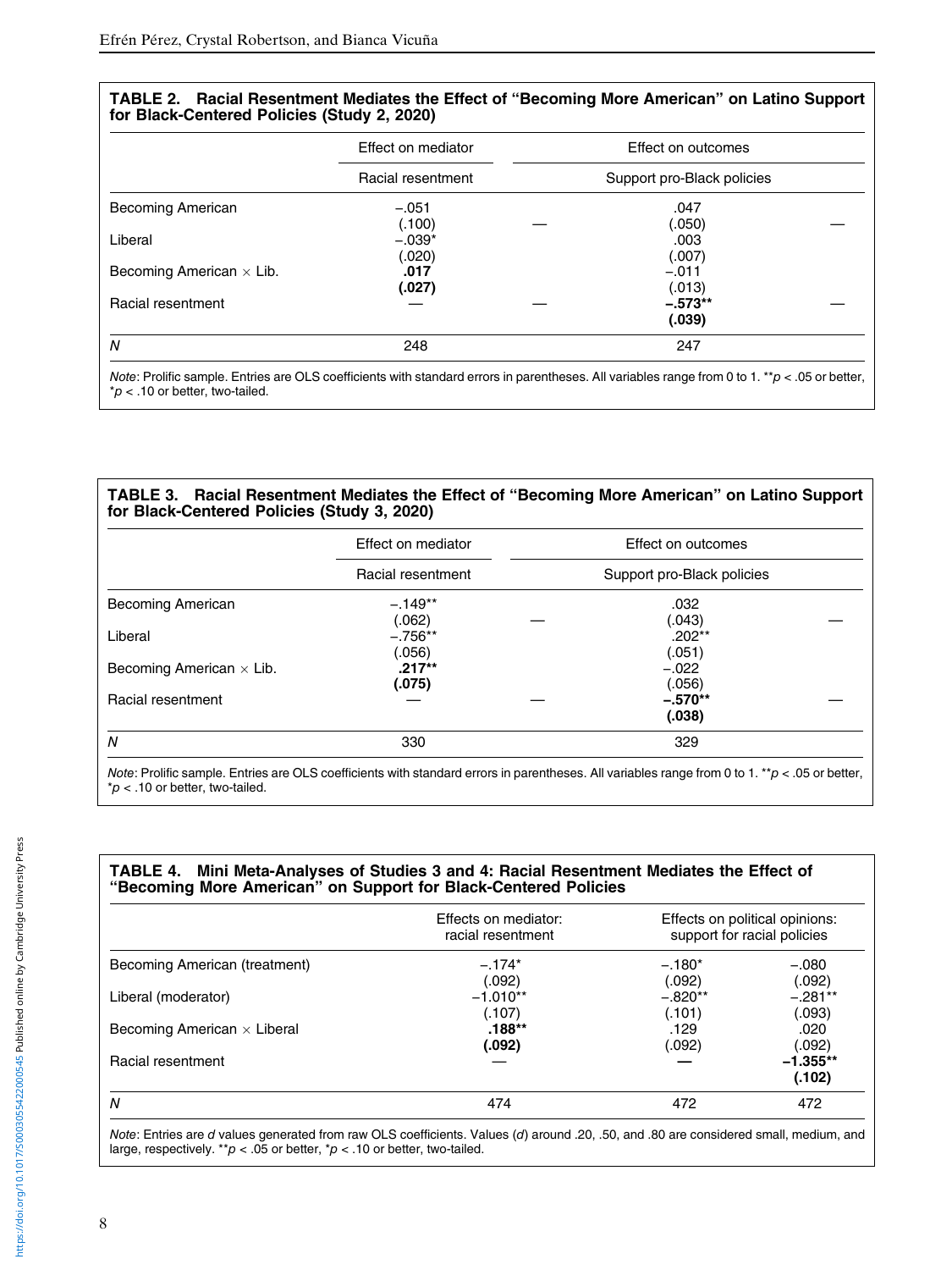direct comparison to Black people aligns with our assumption that the sharpening of intergroup boundaries allows marginal Americans, like Latinos, to bolster their belonging in that group by excluding Black individuals (Pickett and Brewer [2005\)](#page-15-10).

To these ends, we designed a preregistered experiment with Latino adults ( $N = 1,200$ ), which we undertook through Dynata, an online survey platform (for anonymous preregistration, see SM.6). Participants in this study were recruited with census benchmarks in mind for age, education, and gender for Latinos in order to yield a highly heterogeneous sample. As detailed in SM.6, we preregistered two confirmatory hypotheses. The confirmatory predictions were (H2a): downgrading Latinos' status as Americans increases their racial resentment, with downstream associations with greater opposition to Black-centered policies, and (H2b) the downgrading of Latinos' status as Americans by comparing them to Black people is the trigger to greater racial resentment, with downstream associations with greater opposition to Black-centered policies. In addition, we preregistered an exploratory analysis of ideology as a moderator of these treatments, in light of the results from Studies 2 and 3. As we detail below, we confirm H2b and observe that liberal Latinos are especially sensitive to the treatment that downgrades their American status by comparing them to their Black peers.

Eligible Latinos from Dynata's panel were invited to participate in Study 4 in exchange for points through Dynata's internal panelist reward system. After consenting, Latino participants were randomly assigned to one of three conditions: a control group with no information or one of two treatment conditions. In both treatment conditions, participants read a news brief attributed to the Associated Press (AP), which was titled "Latest Census Shows Latinos Losing Foothold in U.S. Society; Status as Newest Americans More Uncertain Now [Similar to Blacks]. As detailed in SM.6, both briefs highlight declines in the gains Latinos had made as Americans (e.g., poor educational performance, lack of medical insurance). The only difference

between both treatments is whether a direct comparison to Black people is made, as captured by the brackets in the preceding title.

Posttreatment, participants answered four racial resentment items, with two of them revised to further increase their relevance to Latinos (see SM.7). Specifically, the two racial resentment items that compare African Americans to whites (i.e., "no special favors," "work harder") were modified to compare Black people to Latinos. For example, the "no special favors" item was rephrased to say "Mexicans, Salvadorans, Puerto Ricans, Cubans, and other Latinos have worked their way up to earn what they have. Blacks should do the same without any special favors" ( $\alpha = .757$ ). We did this for two reasons. First, although the original racial resentment scale was developed with white individuals in mind, our focus is on U.S. Latinos. Therefore, some of the unevenness in racial resentment's performance among Latinos in Studies 1–3 might be due to this "gap" between the phrasing of the racial resentment items and the (Latino) respondents who complete them. Second, a close reading of our argument implies that Latinos' embrace of their marginal position as American entails a comparison with—and exclusion of—an out-group (i.e., Black people; Pickett and Brewer [2005](#page-15-10)). Our revised resentment items sharpen this comparison, which further aligns our mediator with our treatments in this study. This will let us observe the extent to which an invidious comparison between Latino and Black individuals as Americans drives the mediated reaction we anticipate.

Following our racial resentment items, participants answered five policy proposals centered on African Americans, similar to those previously analyzed (see SM.6), including a new one that probed support for "Ensuring that more Black candidates are elected to Congress to represent Blacks and other people of color" ( $\alpha$  = .899). All variables range from 0 to 1, with higher values reflecting greater quantities. Once again, all participants were formally debriefed after the study and given the opportunity to recall their data without penalty, if they so wished.

<span id="page-8-0"></span>

| ---<br>Comparison with Blacks is Salient (Study 4, 2021)                                                                                                   |                                                                                      |                                                                                                  |
|------------------------------------------------------------------------------------------------------------------------------------------------------------|--------------------------------------------------------------------------------------|--------------------------------------------------------------------------------------------------|
|                                                                                                                                                            | Effects on mediator:<br>racial resentment                                            | Mediator effects on political opinions:<br>support for racial policies                           |
| Downgraded American<br>Downgraded American (Blacks)<br>Liberal<br>Downgraded $\times$ Liberal<br>Downgraded (Blacks) $\times$ Liberal<br>Racial resentment | $-.037(.034)$<br>$-.082**(.034)$<br>$-.433**(.046)$<br>050 (.062)<br>$.181**$ (.064) | .045(.032)<br>.047(.034)<br>$.096**$ (.042)<br>$-.042(.057)$<br>$-.057(.059)$<br>$-.577**(.028)$ |
| Constant<br>N                                                                                                                                              | $.671**$ (.025)<br>1.191                                                             | 1,170                                                                                            |

TABLE 5. "Downgraded" American Status Triggers Racial Resentment among Liberal Latinos When

Note: Entries are OLS coefficients with robust standard errors in parentheses. All variables range from 0 to 1. \*\*p < .05 or better, \*p < .10 or better, two-tailed.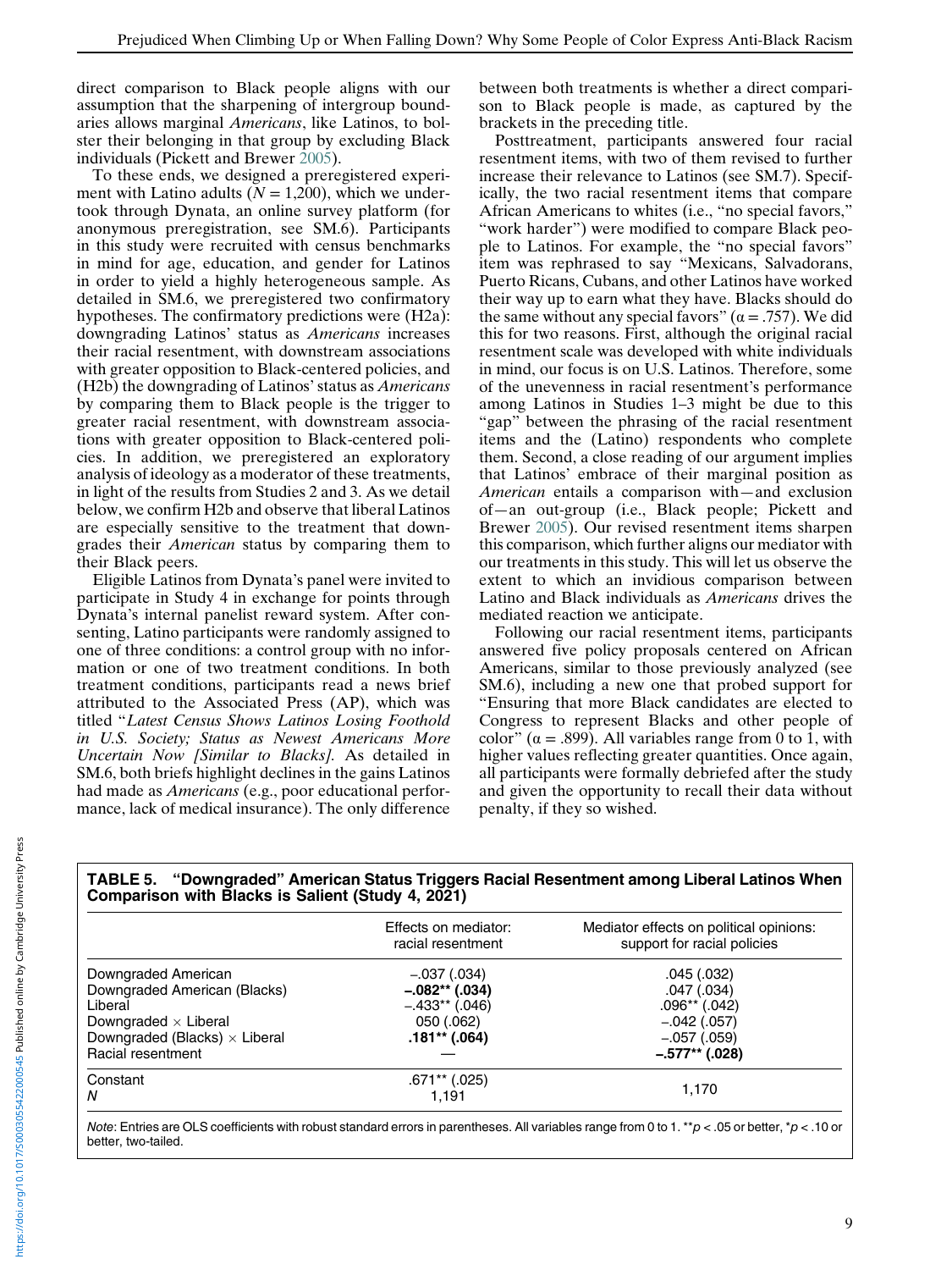<span id="page-9-1"></span>

# Study 4: Results

[Table 5](#page-8-0) reports the results of our analysis. There we see, once again, that in the absence of any information, higher levels of liberal ideology are negatively associated with racial resentment  $(-.433, p < .001,$  two-tailed) among Latinos, a unit shift that reflects a decrease in prejudice of about 43 percentage points. However, this baseline pattern changes in light of exposure to our treatments, which underline a declining marginal status as Americans among Latinos. Notice, first, that undermining Latinos marginal status as *Americans*, without any explicit comparison to Black people, does not have a reliable effect on its own or among liberal Latinos. Indeed, although the interaction between this treatment and liberal ideology is correctly signed, the effect is small and statistically insignificant  $(.050, p < .418,$ two-tailed). We note that this weak effect emerges despite the fact that our racial resentment measure is arguably closer in relevance to our Latino participants, as two of the items center on them specifically.

<span id="page-9-0"></span>The stronger catalyst to Latinos' prejudice toward African Americans appears to be the undermining of their marginal American status, coupled with a direct comparison to Black individuals. This particular treatment crisply triggers the reaction among liberal Latinos that is anticipated by part of our framework. More specifically, calling attention to Latinos' falling status as American and explicitly comparing their new position to that of Black individuals leads liberal Latinos to express reliably more racism toward African Americans—an 18-percentage-point increase, to be exact  $(0.181, p < 0.005,$  two-tailed). This appears to bring liberal Latinos closer in line with the racial resentment levels held by their more conservative coethnics, which then steers all Latinos away from supporting pro-Black policies ( $-577, p < .001$ , two-tailed). Critically, this pattern is

robust to the inclusion of income differences as a covariate, which we use to account for economic concerns that Latinos may sense from their Black peers.<sup>[7](#page-9-0)</sup>

[Figure 2](#page-9-1) depicts the interaction between our treatment, Downgraded American Blacks, and liberal ideology. We created this graph using the raw coefficients in [Table 5](#page-8-0). Because our other treatment (i.e., Downgraded American) displays insignificant effects on its own or moderated by ideology, [Figure 2](#page-9-1) focuses on the quantities that are statistically reliable, which further facilitates the interpretation of our primary results. [Figure 2](#page-9-1) indicates that among conservative Latinos in the control group, the level of racial resentment is .671, a high level that is provided by our constant and is consistent with prior work (e.g., Alamillo [2019\)](#page-13-5). In turn, the level of racial resentment among liberal Latinos in the control group is substantially lower  $.238$  (.671 – .433 = .238), which produces a gap in racial resentment between conservative and liberal Latinos that is about 43 percentage points  $(.671 - .238 = .433)$ .

This difference in racial resentment narrows in the treatment condition where Latinos' degraded status as Americans is compared to that of Black people. Here, the level of racial resentment among conservative

 $7$  We think it is unlikely that a ceiling effect is responsible for liberal Latino's stronger reaction to this treatment because racial resentment levels display rich variance among both liberal and conservative Latinos. For example, if we predict racial resentment with ideology, the average level of racial resentment is one point above the neutral response option of the racial resentment scale (5.139,  $SE = .104$ ,  $p <$ .001, two-tailed). In turn, a one-point increase in (liberal) ideology reduces this mean level of prejudice by about one-third of a point (- .353, SE = .025,  $p < .001$ , two-tailed). Thus, although liberal and conservative Latinos have the space to express more resentment in light of our treatment, it is liberal Latinos who are more responsive, consistent with our framework.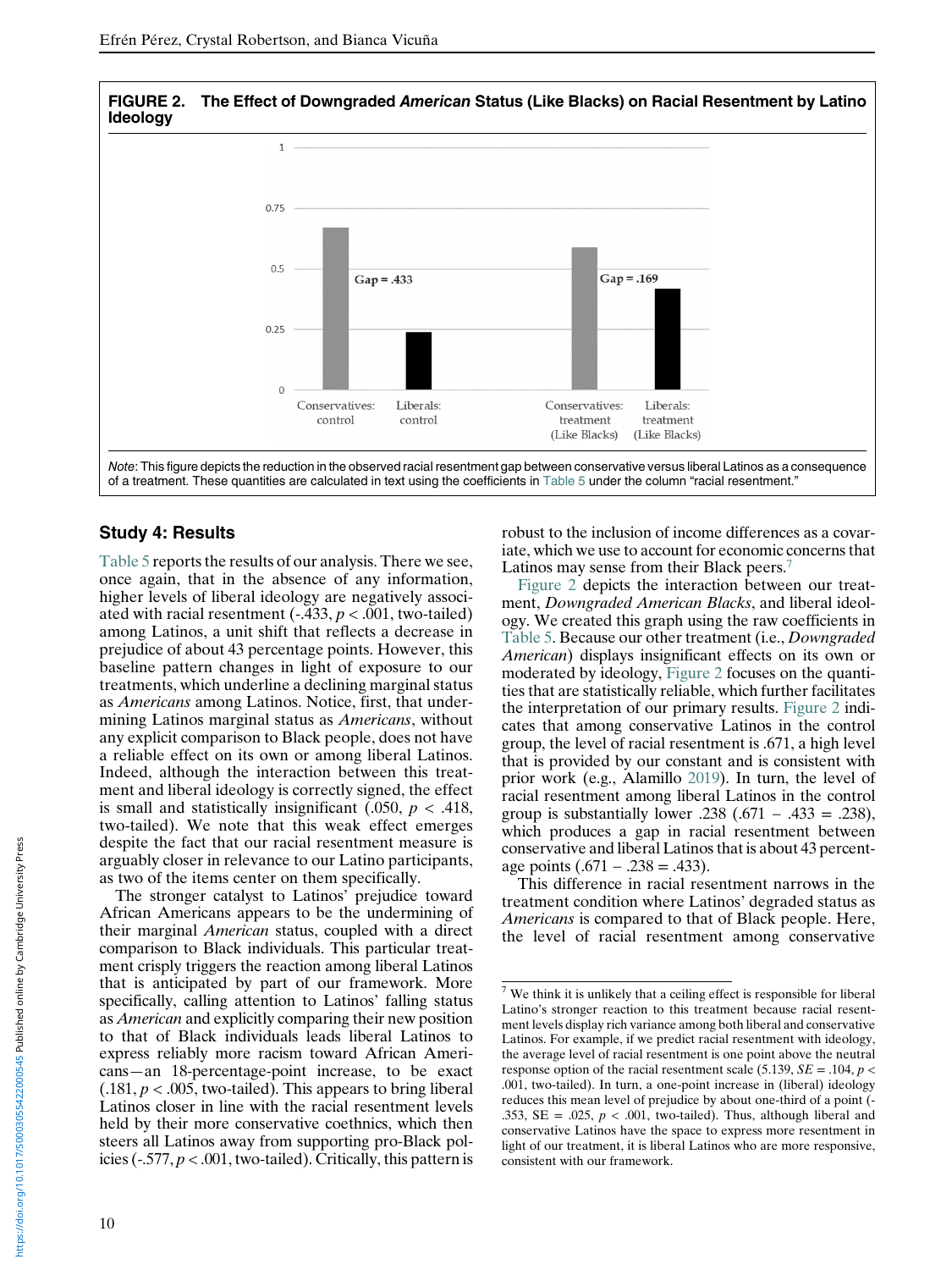<span id="page-10-1"></span>

Latinos registers at about .589 (.671 – .082 = .589), whereas among liberal Latinos it comes in at about .419  $(.671 - .433 + .181 = .419)$ , thus producing a smaller gap of about 17 percentage points  $(.589 - .419 = .17)$ . This aligns with our interpretation that liberal Latinos become more racially resentful in light of this treatment, which reduces the gap in prejudice between them and their conservative counterparts. In turn, an increase in racial resentment then steers all Latinos toward substantially weaker support for policy initia-tives targeting African Americans.<sup>[8](#page-10-0)</sup>

[Figure 3](#page-10-1) depicts this full chain reaction anticipated by our theoretical framework. Specifically, [Figure 3](#page-10-1) shows that highlighting Latinos' downgraded status as marginal Americans, while comparing them to Black people, boosts racial resentment among Latino liberals by about 18 percentage points  $(.181, p < .005,$ two-tailed), which undermines the support they are predisposed to provide for pro-Black policies in the absence of any status threat. In turn, this heightened prejudice level among liberal Latinos brings them more in line with their conservative counterparts, which then steers all Latinos away from supporting policies that target and benefit their African American peers ( $-0.577$ ,  $p < 0.001$ , two-tailed) by nearly 58 percentage points.

#### Sensitivity Analysis

Although mediation analyses are incredibly important in helping to establish possible mechanisms behind experimental effects (Igartua and Hayes [2021](#page-14-29); Spencer, Zanna, and Fong [2005](#page-15-23)), challenges arise when a mediator (i.e., racial resentment) is measured rather than manipulated (Bullock and Green [2021](#page-13-6); Bullock, Green, and Ha [2010;](#page-13-7) Imai and Yammamoto [2013](#page-14-13)). We undertook this approach because increases in racial prejudice are incredibly difficult and unethical to randomly assign (Igartua and Hayes [2021](#page-14-29); Spencer, Zanna, and Fong [2005\)](#page-15-23). In a situation like this one, a measured mediation approach like ours is more appropriate, but with one caveat (Hayes and Igartua [2021;](#page-14-34) Spence, Zanna, and Fong [2005](#page-15-23)). Because our mediator is measured, rather than manipulated, it is vulnerable to confounding (Bullock and Green [2021](#page-13-6); Bullock, Green, and Ha [2010;](#page-13-7) Imai and Yamamoto [2013\)](#page-14-13). Like many other statistical tools, mediation analyses can be compromised by the effects of unobserved pretreatment variables, which we mitigate here by conducting a sensitivity analysis (Imai and Yamamoto [2013\)](#page-14-13). This helps us quantify the robustness of our mediation result.

Following the advice of Imai and Yamamoto ([2013\)](#page-14-13), we estimate how large the error correlation  $(\rho, rho)$ between our mediator and an unmodeled confounder must be in order for our indirect effect to be compromised. As [Figure 4](#page-11-0) indicates, our mediation effect (dashed line) is quite robust to an omitted confounder, such that an error correlation of  $\rho$  (rho) =  $\leq$  -.60 would have to emerge for the effect of our mediator (racial resentment) to vanish to zero or to switch signs. This helps to increase confidence in the robustness of Study 4's results. We return to this point in the conclusion of the paper when we discuss the implications of our results for future research.

#### Study 4: Summary and Implications

This study tested whether Latinos respond to their marginal position as Americans by derogating Black individuals. We find that they do. Specifically, we discovered that it is politically liberal Latinos who most

<span id="page-10-0"></span><sup>8</sup> It is reasonable to wonder whether these findings emerge because our revised racial resentment scale captures something different than the traditional scale of this construct. But as we report in SM.8, both scales have similar correlates. The main difference between both scales seems to be that our revised measure actually uncovers more racial resentment among Latinos: a point worthy of further study.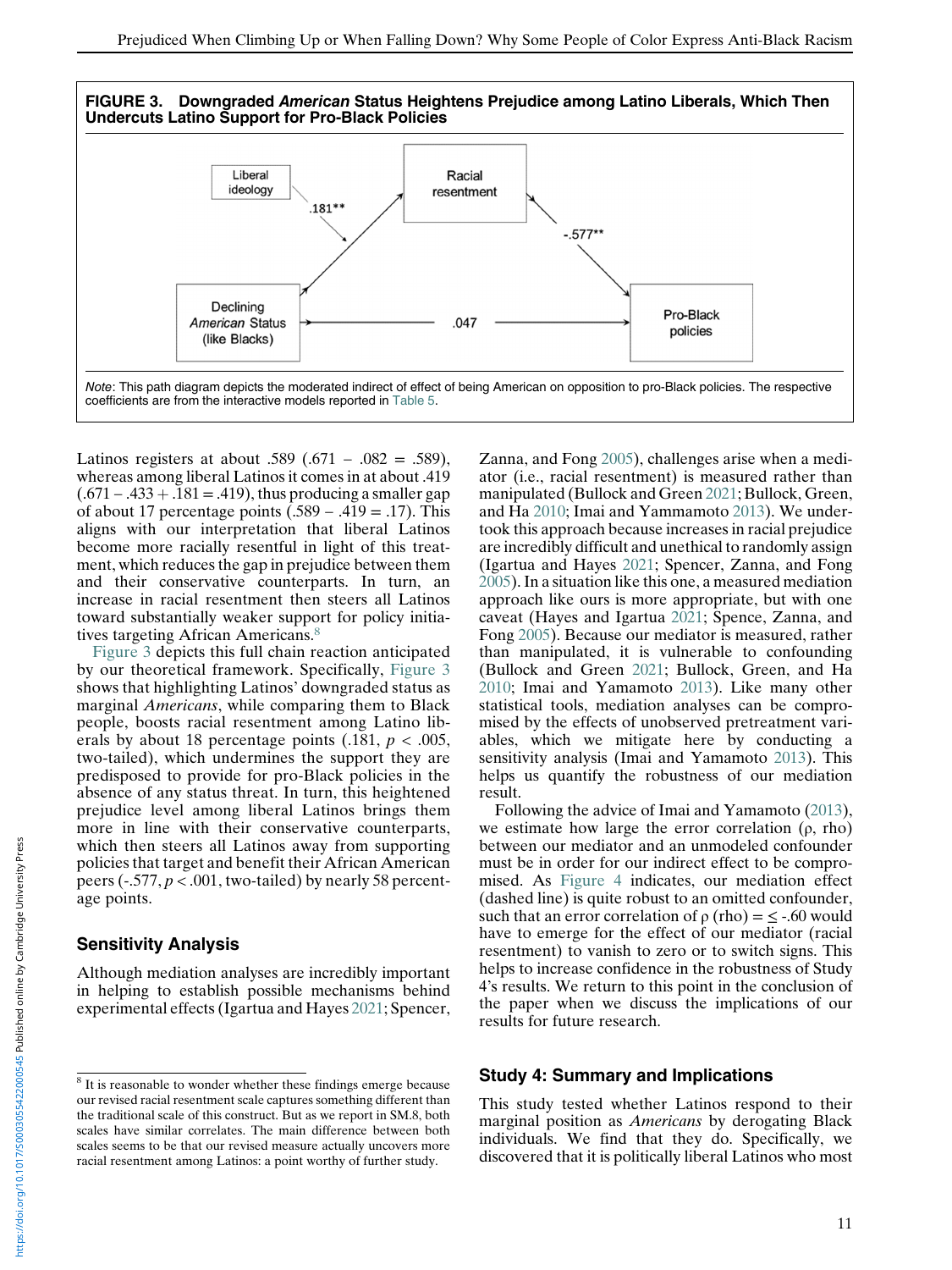<span id="page-11-0"></span>

react to this downward shift in their position as *Amer*icans. Indeed, priming a sense of lost position as marginal Americans led liberal Latinos to express greater racial resentment, which is then strongly associated with reduced support for pro-Black policies. This effect was sharpest when Latinos were expressly compared to Black individuals, which is consistent with the distinctiveness motive we outlined in our theoretic discussion (Pickett and Brewer [2005](#page-15-10)). In the next section, we discuss these results in light of our four studies. In particular, we explain which aspects of our theoretic argument are empirically supported and what implications this has for research on interminority politics in the United States.

# CONCLUSIONS AND IMPLICATIONS

Back in 2000, as political scientists again debated the origins and consequences of race and racism in America (Sears, Sidanius, and Bobo [2000](#page-15-24)), the renowned political scientist, Michael Dawson, astutely observed that although racial and ethnic groups in the U.S. are clearly ordered in a descending hierarchy of status, privilege, and power, this "American racial order is a phenomenon with which many researchers are loathe to deal" ([2000,](#page-14-35) 344). This aversion is especially strong when the role of people of color in bolstering this

hierarchy is concerned (e.g., Jost, Banaji, and Nosek [2004;](#page-14-3) Zou and Cheryan [2017\)](#page-15-5). Mindful of Dawson's critique, we developed a theoretic argument that clarifies when and why Latinos denigrate African Americans—an effort meant to isolate some conditions under which prejudice compromises interminority solidarity (Craig and Richeson [2018;](#page-14-9) Kaufmann [2003](#page-14-36); Pérez and Kuo [2021](#page-15-4)). Accordingly, our framework pinpoints one situational trigger and one predisposing factor. In terms of the former, we reasoned that members of a stigmatized group are sensitive to their marginal membership in a high-status category, such as *American*. The uncertainty we addressed here is whether it is gains or losses in one's position within this group that drives Latinos to lash out at Black individuals. In terms of the predisposing factor, we considered whether Latinos' ideological orientation conditioned sensitivity to one's position in a higher-status group.

Across four separate studies, all focused on Latino– Black relations, we found converging evidence in favor of one interpretation yielded by our theoretic framework. This is the idea that Latinos, a stigmatized ethnic group, are highly sensitive to downshifts in their position as marginal Americans, as losses are more psychologically painful than gains. Indeed, although we found some evidence that gains in *American* status can prompt a reaction among Latinos, it is the former which packed a more potent punch, especially when Latinos' status was compared explicitly to that of African Americans.

We also found evidence that it is not all Latinos who react this way. Rather, it is liberal Latinos—the individuals who are politically *most* similar to their African American counterparts. This pattern was one of two outlined by our framework. We theorized that conservative Latinos already believe and endorse the negative views and feelings manifesting in prejudice toward Black people. As a result, it is harder for conservative Latinos to become even more hostile toward African Americans. In turn, although liberal Latinos generally express less prejudice than their conservative peers, they also have wider berth to become that way. We are left, then, with a basic insight we did not have before. Namely, in light of insecure status as American, liberal Latinos become more racially resentful toward Blacks, thus narrowing the gap in expressed prejudice between conservative and liberal Latinos. Subsequently, this increase in racial resentment drives all Latinos to express substantially weaker support for a variety of pro-Black policies.

We believe these findings are important for scholarly understandings of America's racial hierarchy and the role it plays in undermining interminority cooperation (Carter and Pérez [2016](#page-14-16); Masuoka and Junn [2013;](#page-14-1) Zou and Cheryan [2017](#page-15-5)). In the case of Black–Latino relations, accumulating work teaches us that effective coalitions between these groups are grounded in, and sustained by, a clear sense of commonality between these groups (Benjamin [2017;](#page-13-3) Cortland et al. [2017;](#page-14-37) Kaufmann [2003;](#page-14-36) Wilkinson [2015](#page-15-8)). In fact, recent scholarship teaches us that under some political circumstances, individuals from these distinct groups view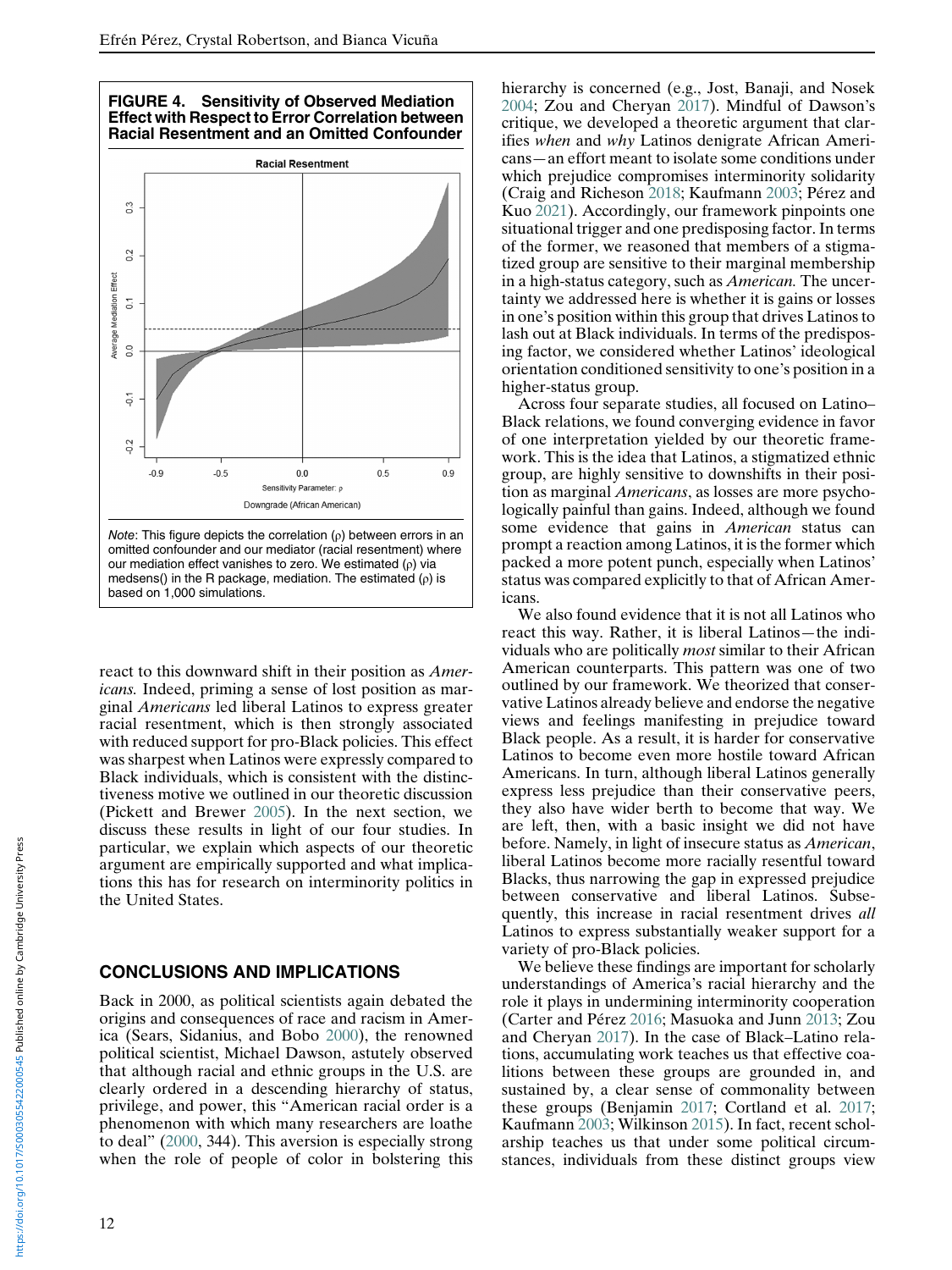themselves, collectively, as part of the same identitybased group—as people of color (Pérez [2021\)](#page-15-2). However, such cohesiveness between minorities is not a constant in U.S. politics. Alas, our paper isolates one important circumstance when perceived similarity between Latinos and African Americans can generate invidious comparisons that undermine interminority coalition building (Tajfel and Turner [1979\)](#page-15-1).

How generalizable are these results to other contexts and other groups? It depends on what one wishes to explain. Our argument rests on three main components: insecurities about group membership (i.e., American), invidious comparisons between minority groups (Latinos and Blacks), and a drive to (re)gain one's position within a higher-status category (i.e., American) to positively differentiate oneself from similar "others" (i.e., African Americans). To extend this basic framework to additional groups and contexts, one needs to have a deep appreciation for the precise configuration of intergroup relations in a setting and a clear sense of which categories racial minorities feel insecure in. Consider other minority groups here in the U.S. Given Asian Americans' subordination as a group that is "insufficiently American" but higher-status as a "model minority," they might also feel insecure about being American, especially because foreign-born individuals are more prevalent among Asian Americans than among Latinos. However, prior work suggests Asian Americans are likely more sensitive to questions about their "model minority" status, which pegs them closer to whites (Zou and Cheryan [2017\)](#page-15-5). Thus, jeopardizing this relative positioning might lead Asian Americans to lash out at an "inferior" group like African Americans or Latinos. Of course, this is an empirical question that can be directly appraised. Our larger point here is that extending our framework beyond U.S. Latino–Black relations requires a deep appreciation for the particulars of a given interminority context.

<span id="page-12-0"></span>Beyond questions of generalizability, we believe our evidence also encourages scholars to broaden their view about the roots of interminority conflict by paying even closer attention to the role of status-based considerations, which are structured by the very configuration of America's racial order. In explaining interminority conflict, some scholars rightfully point to the role of competition over material resources, such as jobs, housing, and schools (e.g., McClain [1993](#page-14-14); McClain and Karnig [1990;](#page-14-15) McClain et al. [2007](#page-14-17)). This perspective implies that if competition over finite resources sparks interminority conflict, introducing more of these tangible resources should mitigate intergroup tensions. In contrast, our findings suggest that independent of economic factors, any sense of solidarity between minority groups can be split asunder by status-based concerns that are steeped in perceptions about the position of one's group relative to that of others (cf. Bobo and Hutchings [1996;](#page-13-0) Carter [2019](#page-14-8); Masuoka and Junn [2013;](#page-14-1) Sidanius and Pratto [1999\)](#page-15-0). Although perceptions can also be corrected and leveled out, the pathways to do so are not always direct or obvious, which lends itself to more protracted—and sometimes intractable—conflict between minority groups (Horowitz [1985;](#page-14-38) Tajfel and Turner [1979](#page-15-1)).

To gain a deeper appreciation for this implication, consider political relations between African Americans and Latinos. Both groups are generally progressive in their politics, with liberal Latinos and Black people inhabiting the same Democratic party (Abrajano and Alvarez [2010](#page-13-8); White and Laird [2020](#page-15-25)). Yet under the "right" conditions, our work suggests this perceived similarity can lead some members of these groups to feel "too close for comfort," thus motivating them to distinguish themselves from one another, with intraparty unity compromised as a result. In fact, this motivation to differentiate oneself from a proximate in-group might manifest in other ways besides prejudice, including reports of lighter skin tone among Latinos (Ostfeld and Yadon [2022](#page-15-24)). Although this does not mean the Democratic coalition is doomed to fail, it does highlight how challenging it can be to produce and *sustain* interminority unity in some political contexts.<sup>9</sup>

Our project also sheds new light on the incorporation of immigrant-based minorities, like Latinos, into America's cultural mainstream. Sociologists and historians teach us that during previous waves of immigration, foreign-born individuals and their descendants gradually entered mainstream life due to gains in occupation, residence, and prestige (Roediger [2006](#page-15-6)). However, by boring down into the psychology of interminority relations, our work suggests that this transition is also marked by fits and starts, as groups continuously scan their field of race relations (Kim [1999](#page-14-5); Portes and Zou [1993\)](#page-15-15) and work to navigate its crosscurrents. This is a crucial insight because it highlights the role of group agency in choosing (not) to build alliances with similarly situated groups in the complex terrain generated by America's racial order. This is not to say this agency is unfettered, for it is strongly conditioned by one's position in America's stratification of racial populations. But it is to say that the gradual incorporation of a group like Latinos is not strictly an inevitable consequence of macro-level forces (e.g., the economy), but also the byproduct of individual choices over how to best position one's in-group within the constraints of a racial hierarchy. And, although we zeroed in on the role of ideology as one predisposing factor in these choices, it stands to reason that there might be other moderators worthy of further investigation with more intricate research designs, including nativity, income, and language preferences (e.g., Garcia [2012;](#page-14-21) Lee and Pérez [2014\)](#page-14-39).

Where do we go from here? There are many directions we can consider, but we close our paper by focusing on two that we consider especially important. First, our findings pose new questions about the

<sup>&</sup>lt;sup>9</sup> Ostfeld and Yadon's ([2022\)](#page-15-24) work finds that symbolically conservative attitudes (e.g., support for Donald Trump) are reliably associated with overestimates of lighter skin tone among Latinos. Although the ANES has some measures of skin tone differences, their use leads to vast reductions in the number of analyzable cases of Latinos ( $N \sim$ 250). We think this promising role of skin tone differences merits further investigation as more extensive data become available.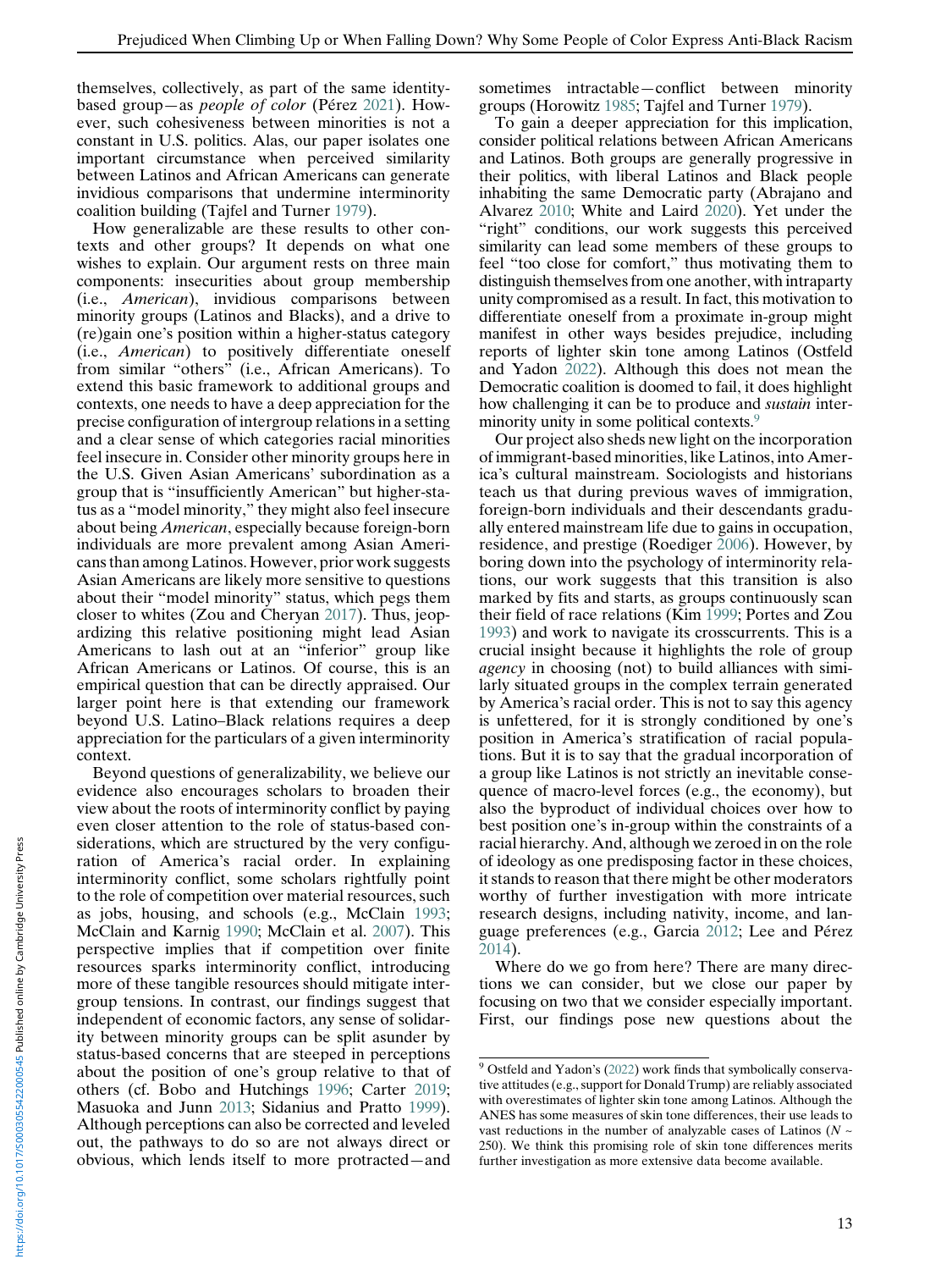psychological processes we have outlined. One of these questions is methodological. Although mediation analyses are useful in establishing viable psychological mechanisms—in this case, the role of racism in Latinos' support for Black-centered policies—it is also the case that downstream associations between our mediator (racism) and outcomes are just that—associations. The upside is that our sensitivity analyses reveal that this connection is remarkably robust, suggesting we've hit upon a mediator that is worthy of further investigation. And part of that investigation, we think, involves manipulating, rather than simply measuring, levels of racism in light of our "downgraded American" treatment in Study 3. Of course, boosting levels of racism via random assignment raises ethical questions, which is why we originally took the route of measuring this mediator. But it is plausible that stronger causal evidence for this "racism-to-policy support" path could be gleaned by manipulating racism among Latinos in a way that reduces it, which would be more ethical and scientifically informative. This design could also lengthen the window (by days) between measurement of the mediator and measurement of the outcomes, which would provide additional leverage over the causal role of prejudice.

<span id="page-13-8"></span><span id="page-13-5"></span>Second, there is the question of extending this framework to additional out-groups. On one hand, some work suggests that the dynamic we have observed here, where Latinos lash out at African Americans, is generalizable to other communities of color that share a station close to that of Latinos within America's racial order, including Arab Americans and Asian Americans (Pérez and Kuo [2021](#page-15-4); Zou and Cheryan [2017](#page-15-5)). The basic logic here is that Latinos would be motivated to fully differentiate themselves from groups who are considered just as "un-American" as they are. But another possibility altogether is that what we have observed here is a function of anti-Blackness among nonwhite groups like Latinos. The idea here, advanced most visibly by David Sears and Victoria Savalei [\(2006\)](#page-15-5), is that the U.S. suffers from "Black exceptionalism" such that African Americans are the community of color at the receiving end of uniquely harsh hostility, marginalization, and oppression by both white and nonwhite individuals. Thus, a design that more extensively captures reactions to a variety of (non-)Black minority groups would be in a better position to throw light on these two important alternatives, with consequences for how we understand interminority conflict in a diversifying polity.

# <span id="page-13-4"></span><span id="page-13-3"></span><span id="page-13-2"></span><span id="page-13-1"></span><span id="page-13-0"></span>SUPPLEMENTARY MATERIALS

<span id="page-13-6"></span>To view supplementary material for this article, please visit [http://doi.org/10.1017/S0003055422000545.](http://doi.org/10.1017/S0003055422000545)

# <span id="page-13-7"></span>DATA AVAILABILITY STATEMENT

Research documentation and data that support the findings of this study are openly available at the American Political Science Review Dataverse: [https://](https://doi.org/10.7910/DVN/GMFAUC) [doi.org/10.7910/DVN/GMFAUC.](https://doi.org/10.7910/DVN/GMFAUC)

# ACKNOWLEDGMENTS

We thank our colleagues in the Race, Ethnicity, Politics & Society Lab and the Intergroup Relations Lab at UCLA, especially Tiffany Brannon, Pete Fisher, Yuen Huo, and David Sears, who offered crucial advice in the early stages of this work. We are also indebted to Chris Federico and his colleagues at the University of Minnesota, who invited us to share our work and receive critical feedback from political scientists and social psychologists alike. Finally, we thank Arturo Bustos Ochoa for his superb editorial assistance during this project.

# CONFLICT OF INTEREST

The authors declare no ethical issues or conflicts of interest in this research.

# ETHICAL STANDARDS

The authors declare the human subjects research in this article was reviewed and approved by UCLA's Institutional Review Board and certificate numbers are provided in the text. The authors affirm that this article adheres to the APSA's Principles and Guidance on Human Subject Research.

# REFERENCES

- Abrajano, Marisa A., and R. Michael Alvarez. 2010. New Faces, New Voices: The Hispanic Electorate in America. Princeton, NJ: Princeton University Press.
- Alamillo, Rudy. 2019. "Hispanics Para Trump? Denial of Racism and Hispanic Support for Trump." Du Bois Review: Social Science Research on Race 16 (2): 457–87.
- Banfield, Jillian C., and John F. Dovidio. 2013. "Whites' Perceptions of Discrimination against Blacks: The Influence of Common Identity." Journal of Experimental Social Psychology 49 (5): 833–41.
- Benjamin, Andrea. 2017. Racial Coalition Building in Local Elections: Elite Cues and Cross-Ethnic Voting. Cambridge: Cambridge University Press.
- Bobo, Lawrence, and Vincent L. Hutchings. 1996. "Perceptions of Racial Group Competition: Extending Blumer's Theory of Group Position to a Multiracial Social Context." American Sociological Review 61 (6): 951–72.
- Branscombe, Nyla R., Naomi Ellemers, Russell Spears, and Bertjan Doosje. 1999. "The Context and Content of Social Identity Threat." In Social Identity: Context, Commitment, and Content, eds. Naomi Ellemers, Russell Spears, and Bertjan Doosje, 35–58. Hoboken, NJ: Wiley-Blackwell.
- Brewer, Marilynn B. 1991. "The Social Self: On Being the Same and Different at the Same Time." Personality and Social Psychology Bulletin 17 (5): 475–82.
- Bullock, John G., and Donald P. Green. 2021. "The Failings of Conventional Mediation Analysis and a Design-Based Alternative." Advances in Methods in Psychological Science 4:1–18.
- Bullock, John G., Donald P. Green, and Shang E. Ha. 2010. "Yes, But What's the Mechanism? Don't Expect an Easy Answer." Journal of Personality and Social Psychology 98(4): 550–58.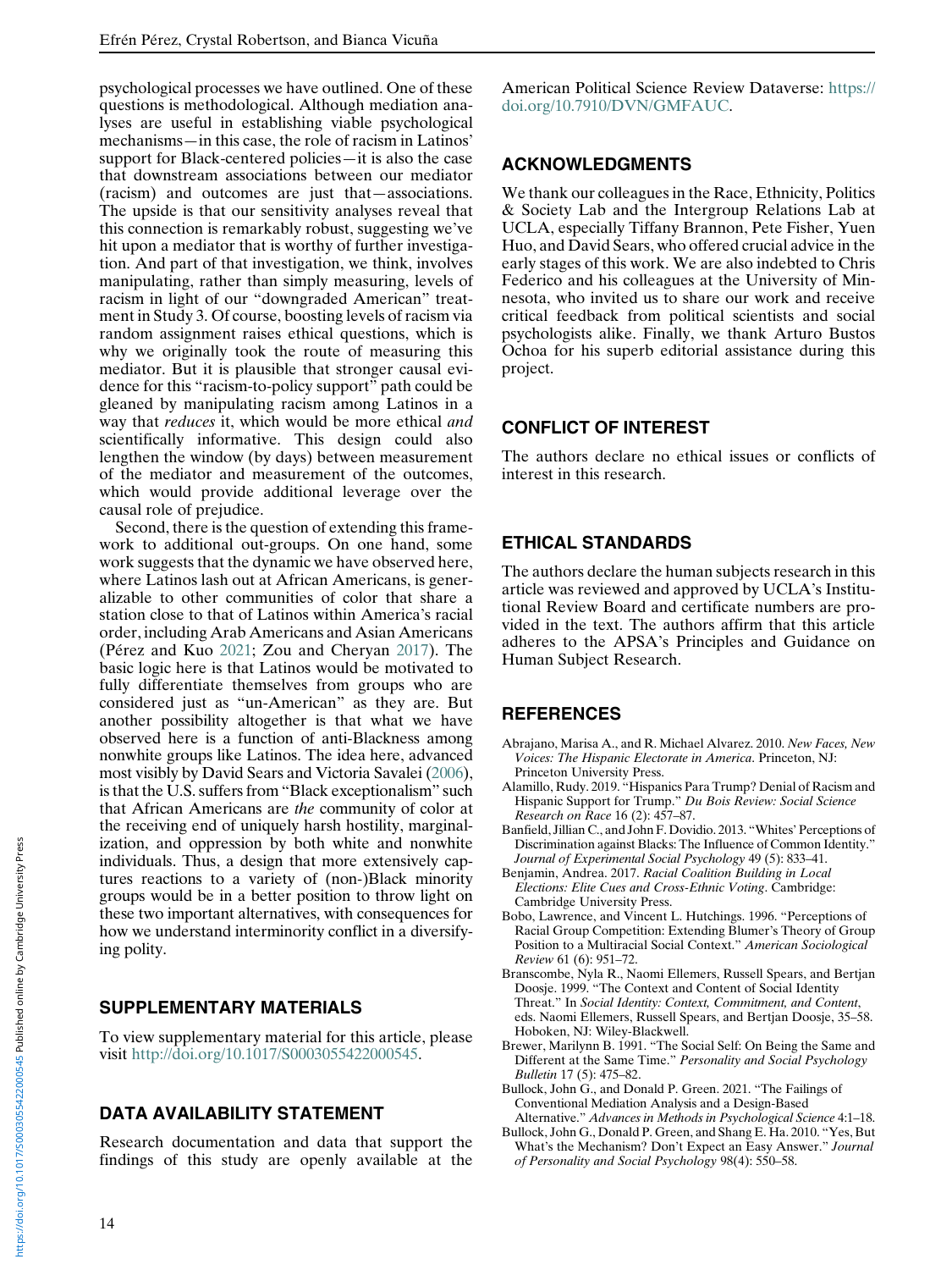- <span id="page-14-8"></span>Carter, Niambi Michele. 2019. American While Black: African Americans, Immigration, and the Limits of Citizenship. Oxford: Oxford University Press.
- <span id="page-14-16"></span>Carter, Niambi M., and Efrén O. Pérez. 2016. "Race and Nation: How Racial Hierarchy Shapes National Attachments." Political Psychology 37 (4): 497–513.
- <span id="page-14-25"></span><span id="page-14-2"></span>Converse, Phillip E. 1964. "The Nature of Belief Systems in Mass Publics." In Ideology and Discontent, ed. David E. Apter, 206–61. New York: Free Press.
- <span id="page-14-37"></span><span id="page-14-3"></span>Cortland, Clarissa I, Maureen A. Craig, Jenessa R. Shapiro, Jennifer A. Richeson, Rebecca Neel, and Noah J. Goldstein. 2017. "Solidarity through Shared Disadvantage: Highlighting Shared Experiences of Discrimination Improves Relations between Stigmatized Groups." Journal of Personality and Social Psychology 113 (4): 547–67.
- <span id="page-14-9"></span>Craig, Maureen A., and Jennifer A. Richeson. 2018. "Hispanic Population Growth Engenders Conservative Shift among Non-Hispanic Racial Minorities." Social Psychological and Personality Science 9 (4): 383–92.
- <span id="page-14-36"></span><span id="page-14-7"></span>Crocker, Jennifer, and Riia Luhtanen. 1990. "Collective Self-Esteem and Ingroup Bias." Journal of Personality and Social Psychology 58 (1): 60–7.
- <span id="page-14-35"></span><span id="page-14-19"></span><span id="page-14-5"></span>Dawson, Michael C. 2000. Slowly Coming to Grips with the Effects of the American Racial Order on American Policy Preferences. In Racialized Politics: The Debate about Racism in America, eds. David O. Sears, James Sidanius, and Lawrence Bobo, 344–58. Chicago, IL: University of Chicago Press.
- <span id="page-14-28"></span><span id="page-14-26"></span><span id="page-14-11"></span>Devos, Thierry, and Mahzarin R. Banaji. 2005. "American = White?" Journal of Personality and Social Psychology 88 (3): 447–66.
- <span id="page-14-20"></span><span id="page-14-6"></span>Dovidio, John F., Samuel L. Gaertner, and Tamar Saguy. 2015. "Color-Blindness and Commonality: Included but Invisible?" American Behavioral Scientist 59 (11): 1518–38.
- <span id="page-14-18"></span><span id="page-14-10"></span>Ellemers, Naomi, and Jolanda Jetten. 2013. "The Many Ways to Be Marginal in a Group." Personality and Social Psychology Review 17 (1): 3–21.
- <span id="page-14-30"></span><span id="page-14-23"></span>Ellis, Christopher, and James A. Stimson. 2009. "Symbolic Ideology in the American Electorate." Electoral Studies 28 (3): 388–402.
- <span id="page-14-33"></span><span id="page-14-21"></span>Garcia, John 2012. Latino Politics in America: Community, Culture, and Interests. Lanham, MD: Rowman and Littlefield Publishers. Goh, Jin X. 2016. "Mini Meta-Analysis of Your Own Studies."
- Accessed July 2, 2021, from [https://osf.io/6tfh5/.](https://osf.io/6tfh5/)
- <span id="page-14-27"></span><span id="page-14-22"></span>Hajnal, Zoltan L., and Taeku Lee. 2012. Why Americans Don't Join the Party: Race, Immigration, and the Failure (of Political Parties) to Engage the Electorate. Princeton, NJ: Princeton University Press.
- <span id="page-14-29"></span>Hayes, Andrew F. 2021. Introduction to Mediation, Moderation, and Conditional Process Analysis: A Regression-Based Approach. New York: Guilford Press.
- <span id="page-14-39"></span><span id="page-14-31"></span><span id="page-14-24"></span>Hickel, Flavio R., Jr., Rudy Alamillo, Kassra A. R. Oskooii, and Loren Collingwood. 2020. "The Role of Identity Prioritization: Why Some Latinx Support Restrictionist Immigration Policies and Candidates." Public Opinion Quarterly 84 (4): 860–91.
- <span id="page-14-38"></span><span id="page-14-1"></span>Horowitz, Donald L. 1985. Ethnic Groups in Conflict. Oakland: University of California Press.
- <span id="page-14-32"></span>Huddy, Leonie, and Nadia Khatib. 2007. "American Patriotism, National Identity, and Political Involvement." American Journal of Political Science 51 (1): 63–77.
- <span id="page-14-14"></span><span id="page-14-4"></span>Hutchings, Vincent L., and Cara Wong. 2014. "Racism, Group Position, and Attitudes about Immigration among Blacks and Whites." DuBois Review 11 (2): 419–42.
- <span id="page-14-17"></span><span id="page-14-15"></span><span id="page-14-12"></span>Hutchings, Vincent L., Cara Wong, James Jackson, and Ronald E. Brown. 2011. "Explaining Perceptions of Competitive Threat in a Multiracial Context." In Race, Reform, and Regulation of the Electoral Process: Recurring Puzzles in American Democracy, eds. Guy-Uriel E. Charles, Heather K. Gerken, and Michael S. Kang, 52–74. New York: Cambridge University Press.
- <span id="page-14-34"></span><span id="page-14-0"></span>Igartua, Juan-José, and Andrew F. Hayes. 2021. "Mediation, Moderation, and Conditional Process Analysis: Concepts, Computations, and Some Common Confusions." Spanish Journal of Psychology 24:1–23.
- <span id="page-14-13"></span>Imai, Kosuke, and Teppei Yamamoto. 2013. Identification and Sensitivity Analysis for Multiple Causal Mechanisms: Evidence from Framing Experiments. Political Analysis 21:141–171.
- Jefferson, Hakeem. 2021. "The Curious Case of Black Conservatives: Construct Validity and the 7-point Liberal-Conservative Scale." Stanford University. Working paper.
- Jetten, Jolanda, Nyla R. Branscombe, Russell Spears, and Blake M. McKimmie. 2003. "Predicting the Paths of Peripherals: The Interaction of Identification and Future Possibilities." Personality and Social Psychology Bulletin 29 (1): 130–40.
- Jost, John T. 2019. "A Quarter Century of System Justification Theory: Questions, Answers, Criticisms, and Societal Applications." British Journal of Social Psychology 58 (2): 263–314.
- Jost, John T., Mahzarin R. Banaji, and Brian A. Nosek. 2004. "A Decade of System Justification Theory: Accumulated Evidence of Conscious and Unconscious Bolstering of the Status Quo." Political Psychology 25 (6): 881–919.
- Kahneman, Daniel, and Amos Tversky. 1979. "Prospect Theory: An Analysis of Decision under Risk." Econometrica 47 (2): 263–91.
- Kaufmann, Karen M. 2003. "Cracks in the Rainbow: Group Commonality as a Basis for Latino and African-American Political Coalitions." Political Research Quarterly 56 (2): 199–210.
- Kim, Claire Jean. 1999. "The Racial Triangulation of Asian Americans." Politics & Society 27 (1): 105-38.
- Kim, Claire Jean. 2003. Bitter Fruit: The Politics of Black-Korean Conflict in New York City. New Haven, CT: Yale University Press.
- Kinder, Donald R. 2006. "Belief Systems Today." Critical Review 18:197–216.
- Kinder, Donald R., and David O. Sears. 1981. "Prejudice and Politics: Symbolic Racism versus Racial Threats to the Good Life." Journal of Personality and Social Psychology 40 (3): 414–31.
- Krupnikov, Yanna, and Spencer Piston. 2016. "The Political Consequences of Latino Prejudice against Blacks." Public Opinion Quarterly 80 (2): 480–509.
- Lacayo, Celia Olivia. 2017. "Perpetual Inferiority: Whites' Racial Ideology toward Latinos." Sociology of Race and Ethnicity 3 (4): 566–79.
- Lajevardi, Nazita, and Marisa Abrajano. 2019. "How Negative Sentiment toward Muslim Americans Predicts Support for Trump in the 2016 Presidential Election." Journal of Politics 81 (1): 296–302.
- Leach, Colin Wayne, Martjin van Zomeren, Sven Zebel, Michael L. W. Vliek, Sjoerd F. Pennekamp, Bertjan Doosje, and Jaap W. Ouwerker. 2008. "Group-Level Self-Definition and Self-Investment: A Hierarchical (Multicomponent) Model of in-Group Identification." Journal of Personality and Social Psychology 95 (1): 144–65.
- Lee, Taeku, and Efrén O. Pérez. 2014. "The Persistent Connection between Language-of-Interview and Latino Political Opinion." Political Behavior 36 (2): 401–25.
- Mason, Lilliana, Julie Wronski, and John V. Kane. 2021. "Activating Animus: The Uniquely Social Roots of Trump Support." American Political Science Review 115 (4): 1508–16.
- Masuoka, Natalie, and Jane Junn. 2013. The Politics of Belonging: Race, Public Opinion, and Immigration. Chicago, IL: University of Chicago Press.
- McClain, Paula D. 1993. "The Changing Dynamics of Urban Politics: Black and Hispanic Municipal Employment: Is There Competition?" The Journal of Politics 55 (2): 399–414.
- McClain, Paula D., and Albert K. Karnig. 1990. "Black and Hispanic Socioeconomic and Political Competition." American Political Science Review 84 (2): 535–45.
- McClain, Paula D., Monique L. Lyle, Niambi M. Carter, Victoria M. DeFrancesco Soto, Gerald F. Lackey, Kendra Davenport Cotton, Shayla C. Nunnally, Thomas J. Scotto, Jeffrey D. Grynaviski, and J. Alan Kendrick. 2007. "Black Americans and Latino Immigrants in a Southern City: Friendly Neighbors or Economic Competitors?" Du Bois Review 4 (1): 97–117.
- Morrison, Toni. 1993. "On the Backs of Blacks." Time Magazine. December.
- Noel, Jeffrey G., Daniel L. Wann, and Nyla R. Branscombe. 1995. "Peripheral Ingroup Membership Status and Public Negativity toward Outgroups." Journal of Personality and Social Psychology 68 (1): 127–37.